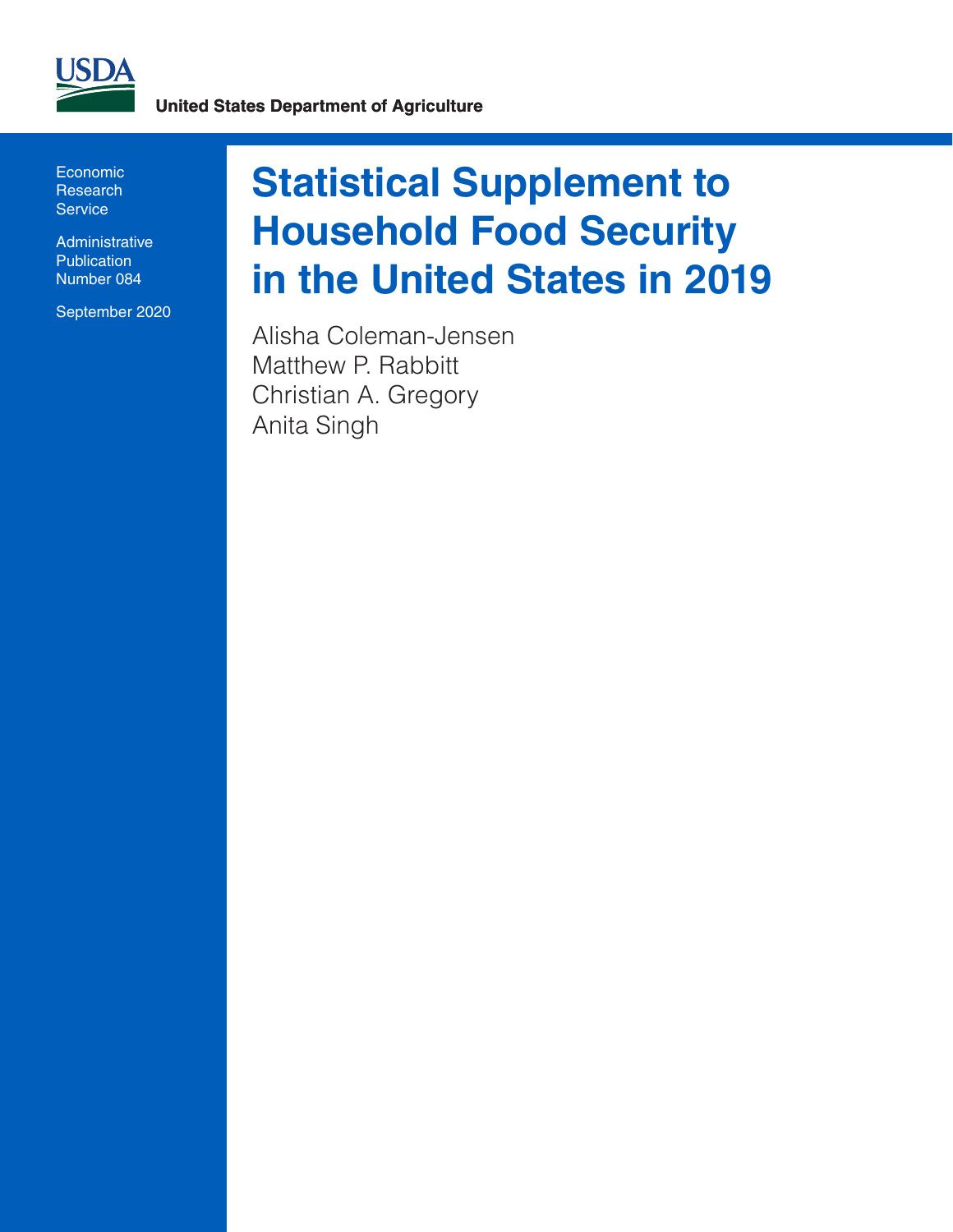

### Economic Research Service www.ers.usda.gov

#### **Recommended citation format for this publication:**

Coleman-Jensen, Alisha, Matthew P. Rabbitt, Christian A. Gregory, and Anita Singh. *Statistical Supplement to Household Food Security in the United States in 2019*, AP-084, U.S. Department of Agriculture, Economic Research Service, September 2020.

Use of commercial and trade names does not imply approval or constitute endorsement by USDA.

To ensure the quality of its research reports and satisfy governmentwide standards, ERS requires that all research reports with substantively new material be reviewed by qualified technical research peers. This technical peer review process, coordinated by ERS' Peer Review Coordinating Council, allows experts who possess the technical background, perspective, and expertise to provide an objective and meaningful assessment of the output's substantive content and clarity of communication during the publication's review.

In accordance with Federal civil rights law and U.S. Department of Agriculture (USDA) civil rights regulations and policies, the USDA, its Agencies, offices, and employees, and institutions participating in or administering USDA programs are prohibited from discriminating based on race, color, national origin, religion, sex, gender identity (including gender expression), sexual orientation, disability, age, marital status, family/parental status, income derived from a public assistance program, political beliefs, or reprisal or retaliation for prior civil rights activity, in any program or activity conducted or funded by USDA (not all bases apply to all programs). Remedies and complaint filing deadlines vary by program or incident.

Persons with disabilities who require alternative means of communication for program information (e.g., Braille, large print, audiotape, American Sign Language, etc.) should contact the responsible Agency or USDA's TARGET Center at (202) 720-2600 (voice and TTY) or contact USDA through the Federal Relay Service at (800) 877-8339. Additionally, program information may be made available in languages other than English.

To file a program discrimination complaint, complete the USDA Program Discrimination Complaint Form, AD-3027, found online at How to File a Program Discrimination Complaint and at any USDA office or write a letter addressed to USDA and provide in the letter all of the information requested in the form. To request a copy of the complaint form, call (866) 632-9992. Submit your completed form or letter to USDA by: (1) mail: U.S. Department of Agriculture, Office of the Assistant Secretary for Civil Rights, 1400 Independence Avenue, SW, Washington, D.C. 20250-9410; (2) fax: (202) 690-7442; or (3) email: program.intake@usda.gov.

USDA is an equal opportunity provider, employer, and lender.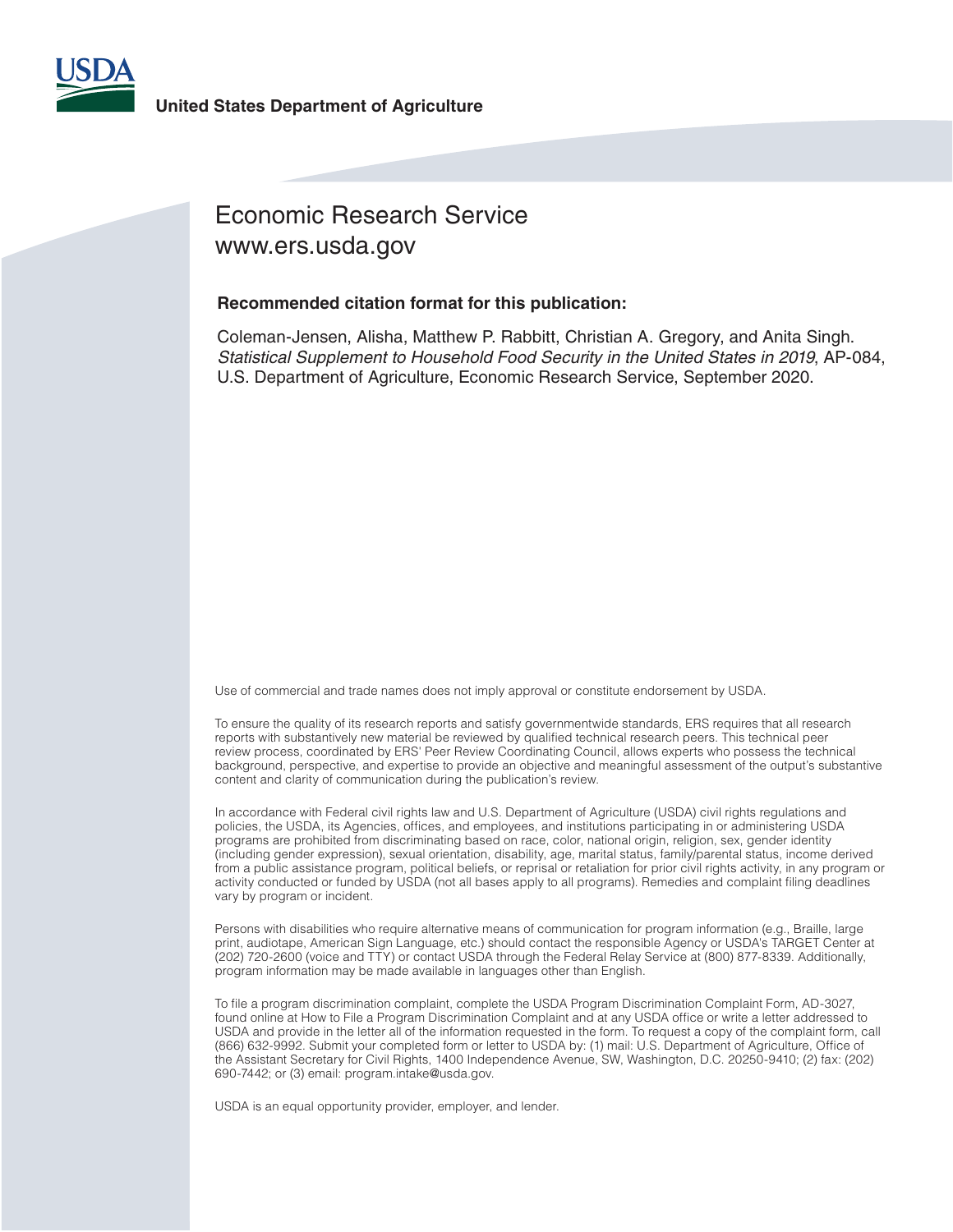

Economic Research Service

**Administrative Publication** Number 084

September 2020

# **Statistical Supplement to Household Food Security in the United States in 2019**

Alisha Coleman-Jensen, alisha.coleman-jensen@usda.gov Matthew P. Rabbitt, matthew.rabbitt@usda.gov Christian A. Gregory, christian.gregory@usda.gov Anita Singh, USDA, Food and Nutrition Service

### **Note to Readers**

This Supplement provides statistics that complement those in *Household Food Security in the United States in 2019* (ERR-275). That research report provides the primary national statistics on household food security, food spending, and use of Federal food and nutrition assistance programs by food-insecure households. This Supplement provides additional statistics on component items of the household food security measure, the frequency of occurrence of food-insecure conditions, and selected statistics on household food security, food spending, and use of Federal and community food and nutrition assistance programs.

**Keywords**: Food security, food insecurity, food spending, food pantry, soup kitchen, emergency kitchen, material well-being, SNAP, Food Stamp Program, National School Lunch Program, WIC

### **About the Authors**

Alisha Coleman-Jensen is a sociologist and Matthew P. Rabbitt is an economist in the Food Assistance Branch, and Christian A. Gregory is chief of the Food Assistance Branch, Food Economics Division, of the Economic Research Service, U.S. Department of Agriculture. Anita Singh is chief of the SNAP Evaluation Branch, SNAP Research and Analysis Division, Office of Policy Support, Food and Nutrition Service, USDA.

### **Acknowledgments**

The authors thank Brandon Restrepo, Laura Tiehen, Katherine Ralston and Jay Variyam of the U.S. Department of Agriculture, Economic Research Service (ERS), for their reviews of this report. Thanks also to ERS editor Melanie Scarborough and ERS designer Cynthia A. Ray for their work in producing this report.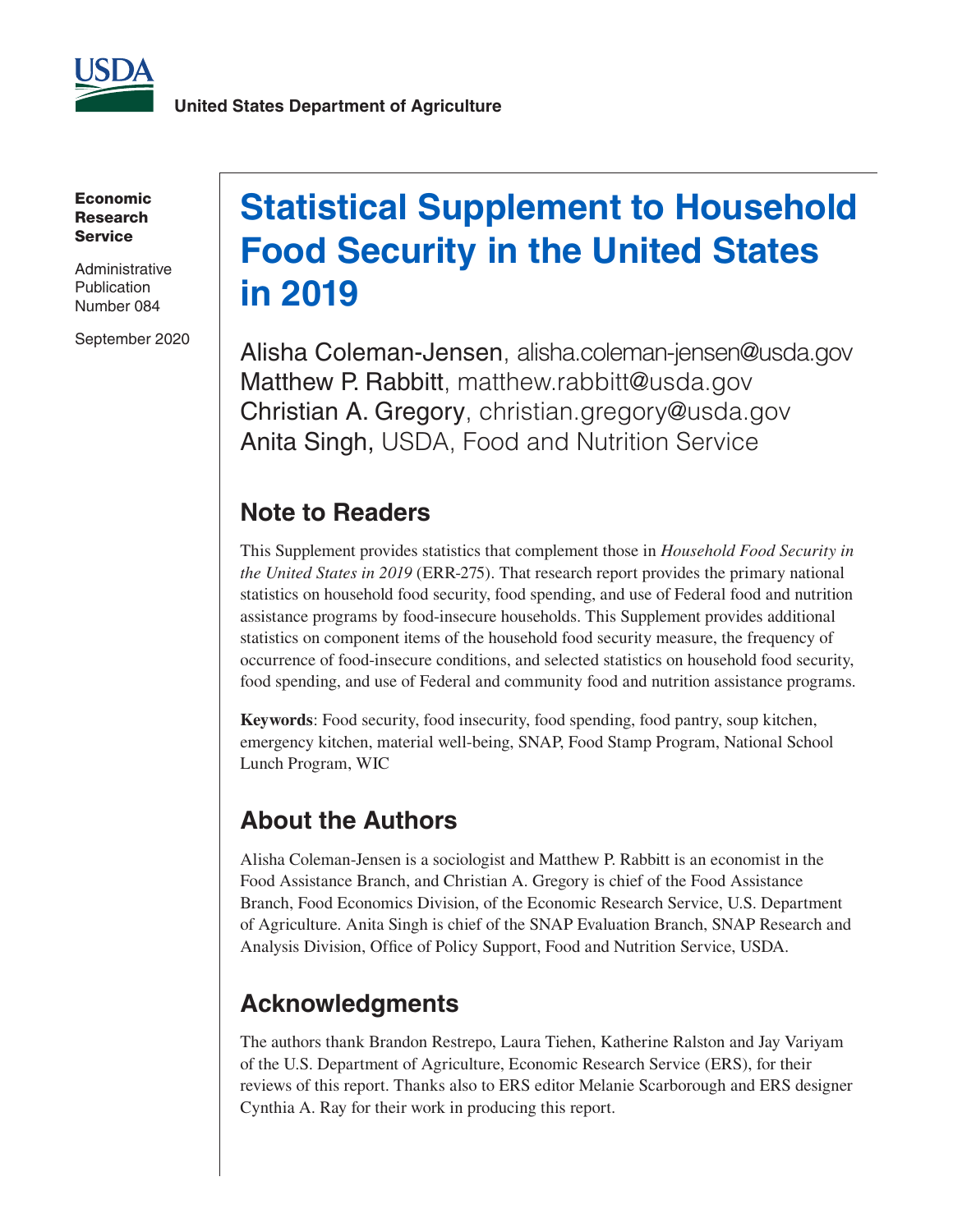### **Contents**

| <b>Number of Persons by Household Food Security Status and Selected Household</b>     |
|---------------------------------------------------------------------------------------|
| Food Security During the 30 Days Prior to the Food Security Survey                    |
| <b>Household Responses to Questions in the</b>                                        |
| Frequency of Occurrence of Behaviors, Experiences, and Conditions That Indicate Food  |
| Monthly and Daily Occurrence of Food-Insecure Conditions 17                           |
| Food Spending by Food-Secure and Food-Insecure Households 19                          |
|                                                                                       |
| Food Spending by Households That Received Food and Nutrition Assistance24             |
| Food Security During the 30 Days Prior to the Food Security Survey in Households That |
| Combined Use of Federal and Community Food and Nutrition Assistance 26                |
|                                                                                       |

### **Statistical Supplement Tables**

| Table S-1—Households with annual income below 130 percent of the poverty line by food security                                                                        |
|-----------------------------------------------------------------------------------------------------------------------------------------------------------------------|
| Table S-2—Number of individuals by food security status of households and selected household                                                                          |
| Table S-3—Number of children by food security status of households and selected household                                                                             |
| Table S-4—Households by food security status during the 30 days prior to the food security survey                                                                     |
|                                                                                                                                                                       |
|                                                                                                                                                                       |
| Table S-7—Frequency of occurrence of behaviors, experiences, and conditions indicating                                                                                |
| Table S-8—Frequency of occurrence of behaviors, experiences, and conditions indicating<br>food insecurity reported by households with very low food security, 2019 16 |
| Table S-9—Monthly and daily occurrence of behaviors, experiences, and conditions                                                                                      |
| Table S-10—Weekly household food spending relative to the cost of the Thrifty Food Plan (TFP)                                                                         |
|                                                                                                                                                                       |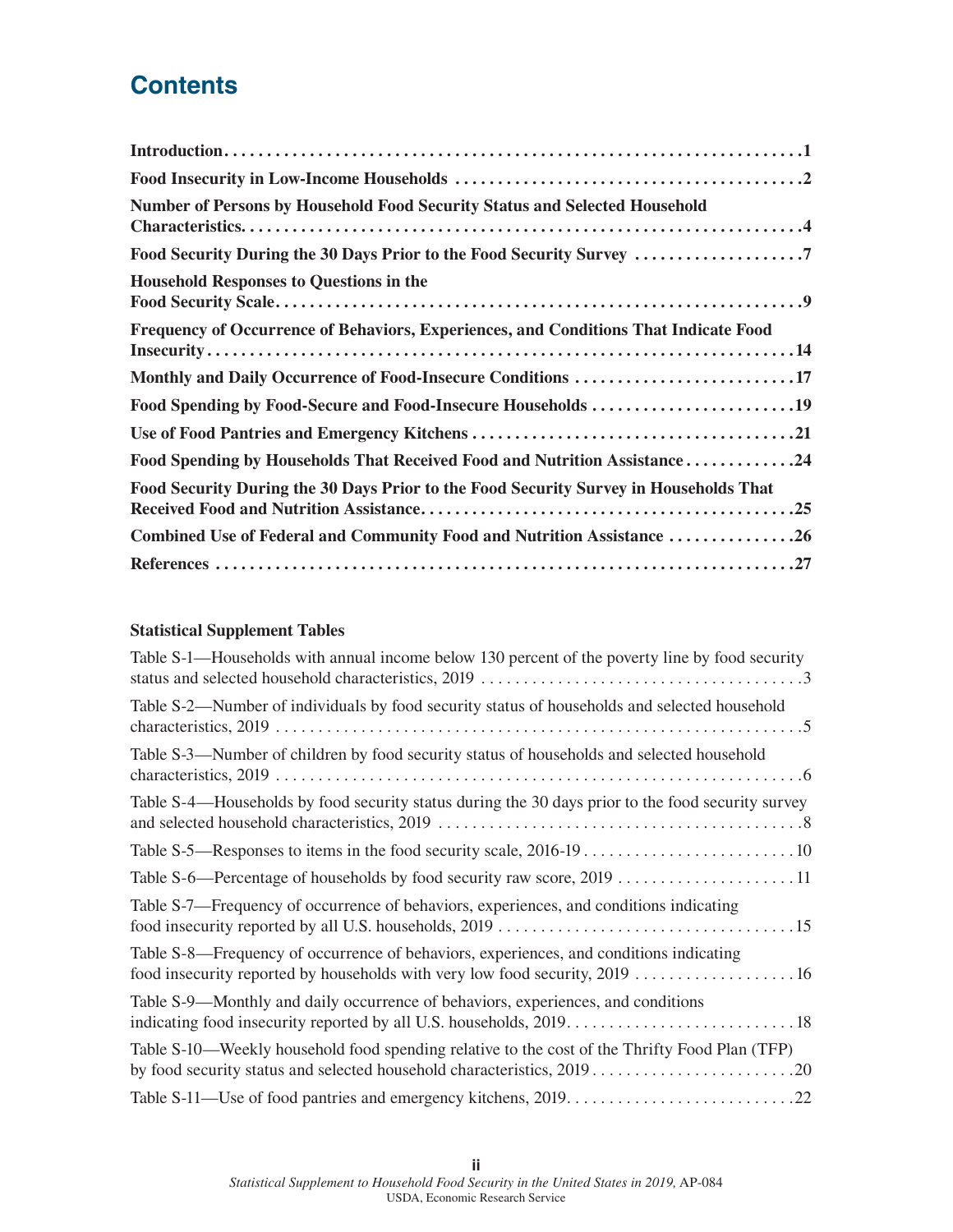| Table S-12—Prevalence of food security and food insecurity of households with annual<br>income less than 185 percent of the poverty line by use of food pantries and emergency kitchens,       |
|------------------------------------------------------------------------------------------------------------------------------------------------------------------------------------------------|
| Table S-13-Use of food pantries, by selected household characteristics, 2019. 23                                                                                                               |
| Table S-14—Weekly household food spending relative to the cost of the Thrifty Food Plan (TFP)<br>by participation in selected Federal and community food and nutrition assistance programs,    |
| Table S-15—Prevalence of food insecurity during the 30 days prior to the food security survey,<br>by participation in selected Federal and community food and nutrition assistance programs,   |
| Table S-16—Combined use of Federal and community food and nutrition assistance programs                                                                                                        |
| Tables in the main food security report: <i>Household Food Security in the United States in 2019</i>                                                                                           |
| Coleman-Jensen, Alisha, Matthew P. Rabbitt, Christian A. Gregory, and Anita Singh. 2020.<br>Household Food Security in the United States in 2019, ERR-275, USDA, Economic Research<br>Service. |
| Table 1A—Households and individuals by food security status of household, 1998-20198                                                                                                           |
| Table 1B—Households with children by food security status and children by food security                                                                                                        |
| Table 2—Households by food security status and selected household characteristics, 2019 15                                                                                                     |
| Table 3—Prevalence of food security and food insecurity in households with children by selected                                                                                                |
| Table 4—Prevalence of household food insecurity and very low food security by State, average                                                                                                   |
| Table 5—Change in prevalence of household food insecurity and very low food security<br>by State, 2017-19 (average), 2014-16 (average), and 2007-09 (average) 24                               |
| Table 6—Weekly household food spending per person and relative to the cost of the                                                                                                              |
| Table 7—Weekly household food spending per person and relative to the cost of the                                                                                                              |
| Table 8—Percentage of households by food security status and participation in selected                                                                                                         |
| Table 9-Participation of food-insecure households in selected Federal nutrition assistance                                                                                                     |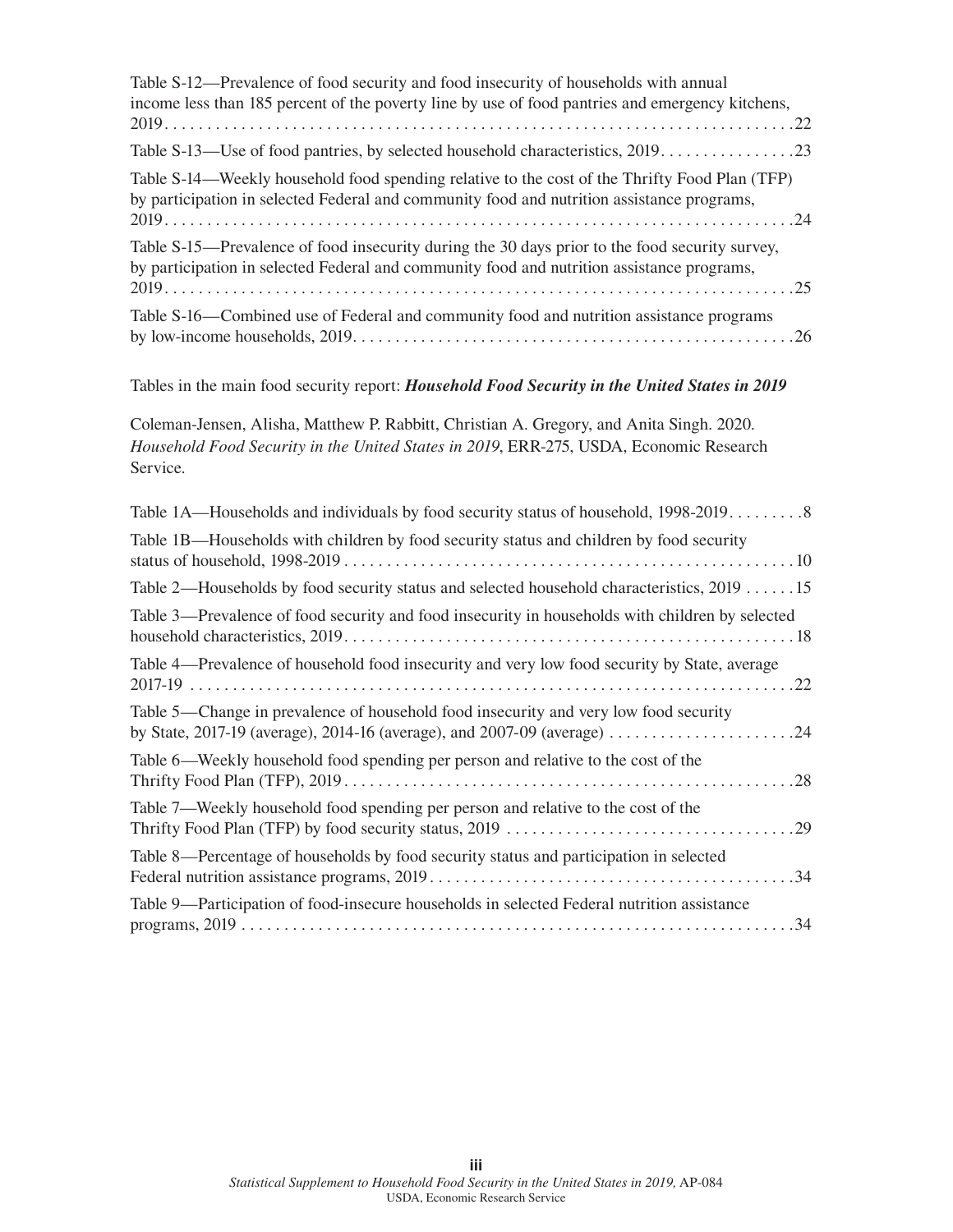# **Statistical Supplement to Household Food Security in the United States in 2019**

### **Introduction**

This supplement provides statistics on component items of the household food security measure, the frequency of occurrence of food-insecure conditions, and selected statistics on household food security, food spending, and use of Federal and community food and nutrition assistance programs. It complements *Household Food Security in the United States in 2019* (Coleman-Jensen et al., 2020), which provides the primary national statistics on household food security, food spending, and use of Federal food and nutrition assistance programs by food-insecure households.

The statistics presented here are based on data collected in the Current Population Survey (CPS) Food Security Supplement conducted in December 2019. Information about the survey, data, and methods is available in *Household Food Security in the United States in 2019.* All statistics were calculated by applying the Food Security Supplement weights to responses of the surveyed households to obtain nationally representative prevalence estimates. Unless otherwise noted, statistical differences described in the text are significant at the 90-percent confidence level.<sup>1</sup>

<sup>1</sup>Standard errors of estimates were calculated using balanced repeated replication (BRR) methods based on replicate weights computed for the Supplement by the U.S. Bureau of the Census.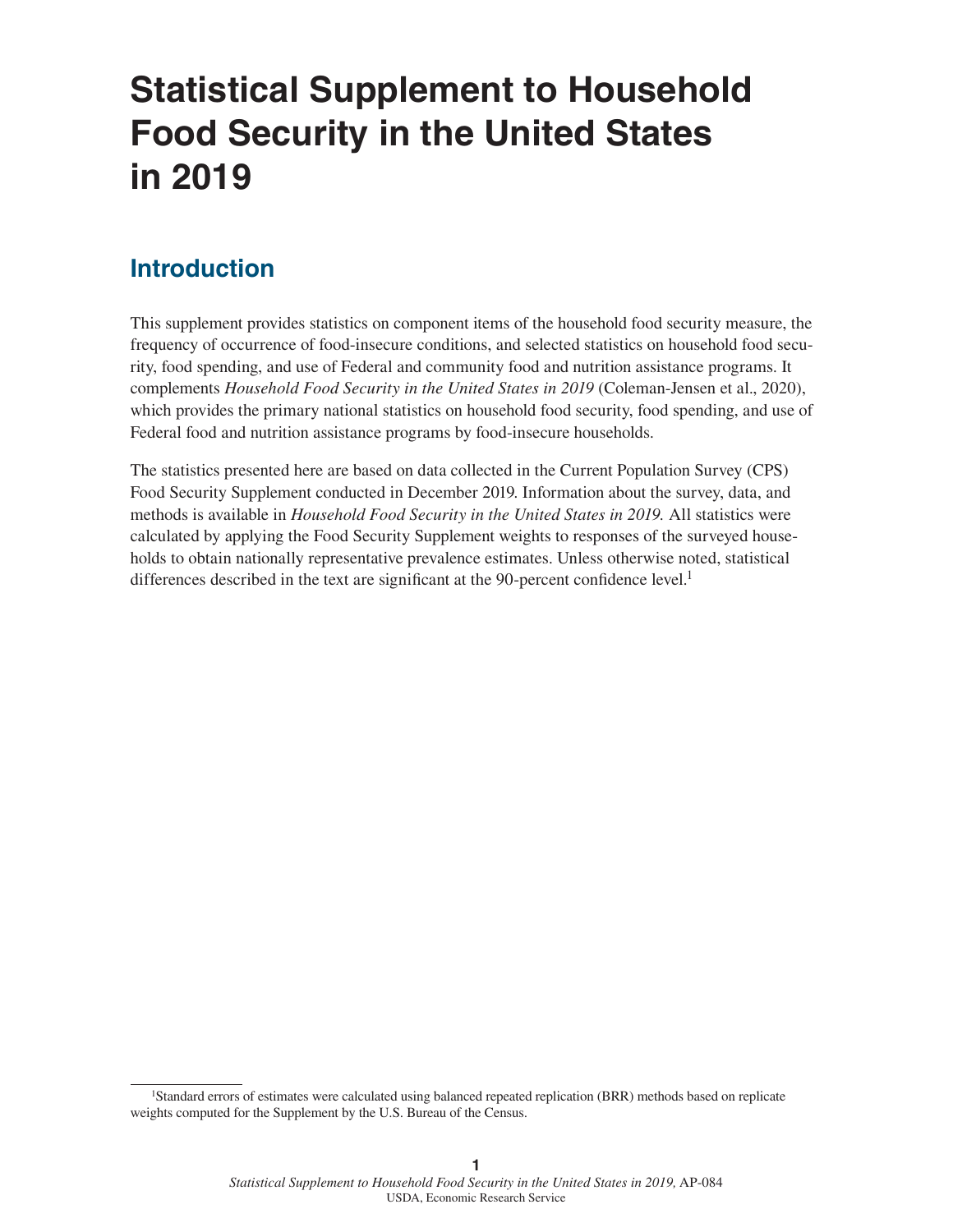### **Food Insecurity in Low-Income Households**

Table S-1 presents food security statistics for households with annual incomes below 130 percent of the poverty line.<sup>2</sup> By definition, food insecurity results from insufficient household resources; however, many factors that might affect a household's food security (such as job loss, divorce, or other unexpected events) are not captured by an annual income measure. Some households experienced episodes of food insecurity, or even very low food security, even though their annual incomes were well above the poverty line (Nord and Brent, 2002; Gundersen and Gruber, 2001). On the other hand, many low-income households manage to remain food secure. In 2019, 67.0 percent of households with incomes below 130 percent of the poverty line were food secure, while 33.0 percent were food insecure.

<sup>2</sup>The Federal poverty line in 2019 was \$25,926 annual income for a family of four (two adults and two children). Households with gross monthly income at or below 130 percent of the poverty line are eligible to participate in the Supplemental Nutrition Assistance Program (SNAP), formerly the Food Stamp program, provided they meet other eligibility criteria. Children were eligible for free meals in the National School Lunch and School Breakfast programs if household income was determined to be at or below 130 percent of the poverty line.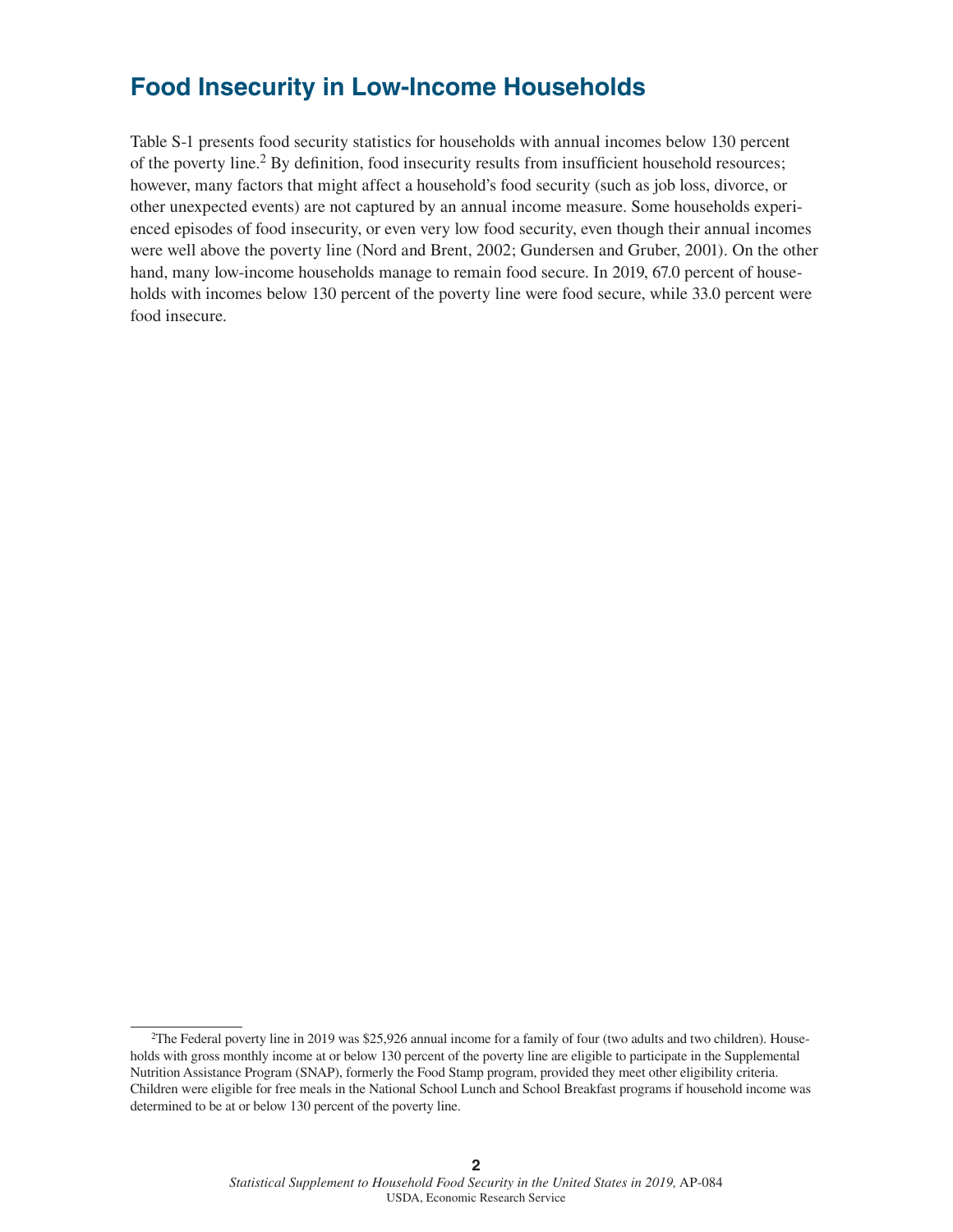#### Table S-1 **Households with annual income below 130 percent of the poverty line by food security status and selected household characteristics, 2019**

|                                         |                    |             |         | Food insecure |           |               |           |               |           |  |  |
|-----------------------------------------|--------------------|-------------|---------|---------------|-----------|---------------|-----------|---------------|-----------|--|--|
|                                         |                    |             |         |               |           | With low      |           | With very low |           |  |  |
| Category                                | Total <sup>1</sup> | Food secure |         | All           |           | food security |           | food security |           |  |  |
|                                         | 1,000              | 1,000       | Percent | 1,000         | Percent   | 1,000         | Percent   | 1,000         | Percent   |  |  |
| All low-income households               | 15,848             | 10,615      | 67.0    | 5,233         | 33.0      | 3,002         | 18.9      | 2,231         | 14.1      |  |  |
| Household composition:                  |                    |             |         |               |           |               |           |               |           |  |  |
| With children $<$ 18 yrs                | 6,451              | 4,192       | 65.0    | 2,259         | 35.0      | 1,568         | 24.3      | 691           | 10.7      |  |  |
| With children $<$ 6 yrs                 | 3,392              | 2,296       | 67.7    | 1,096         | 32.3      | 789           | 23.2      | 307           | 9.1       |  |  |
| Married-couple families                 | 2,434              | 1,803       | 74.1    | 631           | 25.9      | 527           | 21.6      | 104           | 4.3       |  |  |
| Female head, no spouse                  | 3,214              | 1,847       | 57.5    | 1,367         | 42.5      | 878           | 27.3      | 489           | 15.2      |  |  |
| Male head, no spouse                    | 723                | 478         | 66.1    | 245           | 33.9      | 155           | 21.5      | 90.0          | 12.4      |  |  |
| Other household with child <sup>2</sup> | 80                 | 64          | 80.0    | <b>NA</b>     | <b>NA</b> | <b>NA</b>     | <b>NA</b> | <b>NA</b>     | <b>NA</b> |  |  |
| With no children $<$ 18 yrs             | 9,397              | 6,423       | 68.4    | 2,974         | 31.6      | 1,434         | 15.2      | 1,540         | 16.4      |  |  |
| More than one adult                     | 3,283              | 2,336       | 71.2    | 947           | 28.8      | 535           | 16.3      | 412           | 12.5      |  |  |
| Women living alone                      | 3,549              | 2,374       | 66.9    | 1,175         | 33.1      | 534           | 15.0      | 641           | 18.1      |  |  |
| Men living alone                        | 2,566              | 1,713       | 66.8    | 853           | 33.2      | 366           | 14.2      | 487           | 19.0      |  |  |
| With elderly                            | 4,427              | 3,197       | 72.2    | 1,230         | 27.8      | 763           | 17.3      | 467           | 10.5      |  |  |
| Elderly living alone                    | 2,550              | 1,905       | 74.7    | 645           | 25.3      | 386           | 15.1      | 259           | 10.2      |  |  |
| Race/ethnicity of households:           |                    |             |         |               |           |               |           |               |           |  |  |
| White, non-Hispanic                     | 7,552              | 5,155       | 68.3    | 2,397         | 31.7      | 1,260         | 16.6      | 1,137         | 15.1      |  |  |
| Black, non-Hispanic                     | 3,313              | 2,006       | 60.5    | 1,307         | 39.5      | 737           | 22.3      | 570           | 17.2      |  |  |
| Hispanic <sup>3</sup>                   | 3,644              | 2,506       | 68.8    | 1,138         | 31.2      | 761           | 20.9      | 377           | 10.3      |  |  |
| Other, non-Hispanic                     | 1,339              | 949         | 70.9    | 390           | 29.1      | 243           | 18.1      | 147           | 11.0      |  |  |
| Area of residence: <sup>4</sup>         |                    |             |         |               |           |               |           |               |           |  |  |
| Inside metropolitan area                | 12,855             | 8,675       | 67.5    | 4,180         | 32.5      | 2,387         | 18.6      | 1,793         | 13.9      |  |  |
| In principal cities <sup>5</sup>        | 5,417              | 3,565       | 65.8    | 1,852         | 34.2      | 1,024         | 18.9      | 828           | 15.3      |  |  |
| Not in principal cities                 | 5,162              | 3,654       | 70.8    | 1,508         | 29.2      | 933           | 18.1      | 575           | 11.1      |  |  |
| Outside metropolitan area               | 2,993              | 1,939       | 64.8    | 1,054         | 35.2      | 615           | 20.5      | 439           | 14.7      |  |  |
| Census geographic region:               |                    |             |         |               |           |               |           |               |           |  |  |
| Northeast                               | 2,384              | 1,604       | 67.3    | 780           | 32.7      | 440           | 18.4      | 340           | 14.3      |  |  |
| Midwest                                 | 3,283              | 2,175       | 66.3    | 1,108         | 33.7      | 612           | 18.6      | 496           | 15.1      |  |  |
| South                                   | 6,757              | 4,500       | 66.6    | 2,257         | 33.4      | 1,284         | 19.0      | 973           | 14.4      |  |  |
| West                                    | 3.424              | 2,337       | 68.3    | 1,087         | 31.7      | 665           | 19.4      | 422           | 12.3      |  |  |

NA = Not reported; fewer than 10 households in the survey with this characteristic had food insecurity or very low food security.

.

1Totals exclude households for which income was not reported (about 25 percent of households) and those for which food security status is unknown because they did not give a valid response to any of the questions in the food security scale (0.5 percent of low-income households).. 2Households with children in complex living arrangements, e.g., children of other relatives or unrelated roommate or boarder. 3Hispanics may be of any race.

4Metropolitan area residence is based on 2013 Office of Management and Budget delineation. Prevalence rates by area of residence are comparable with those for 2014 and 2015 but are not precisely comparable with those of earlier years.

<sup>5</sup>Households within incorporated areas of the largest cities in each metropolitan area. Residence inside or outside of principal cities is not identified for about 18 percent of low-income households in metropolitan statistical areas.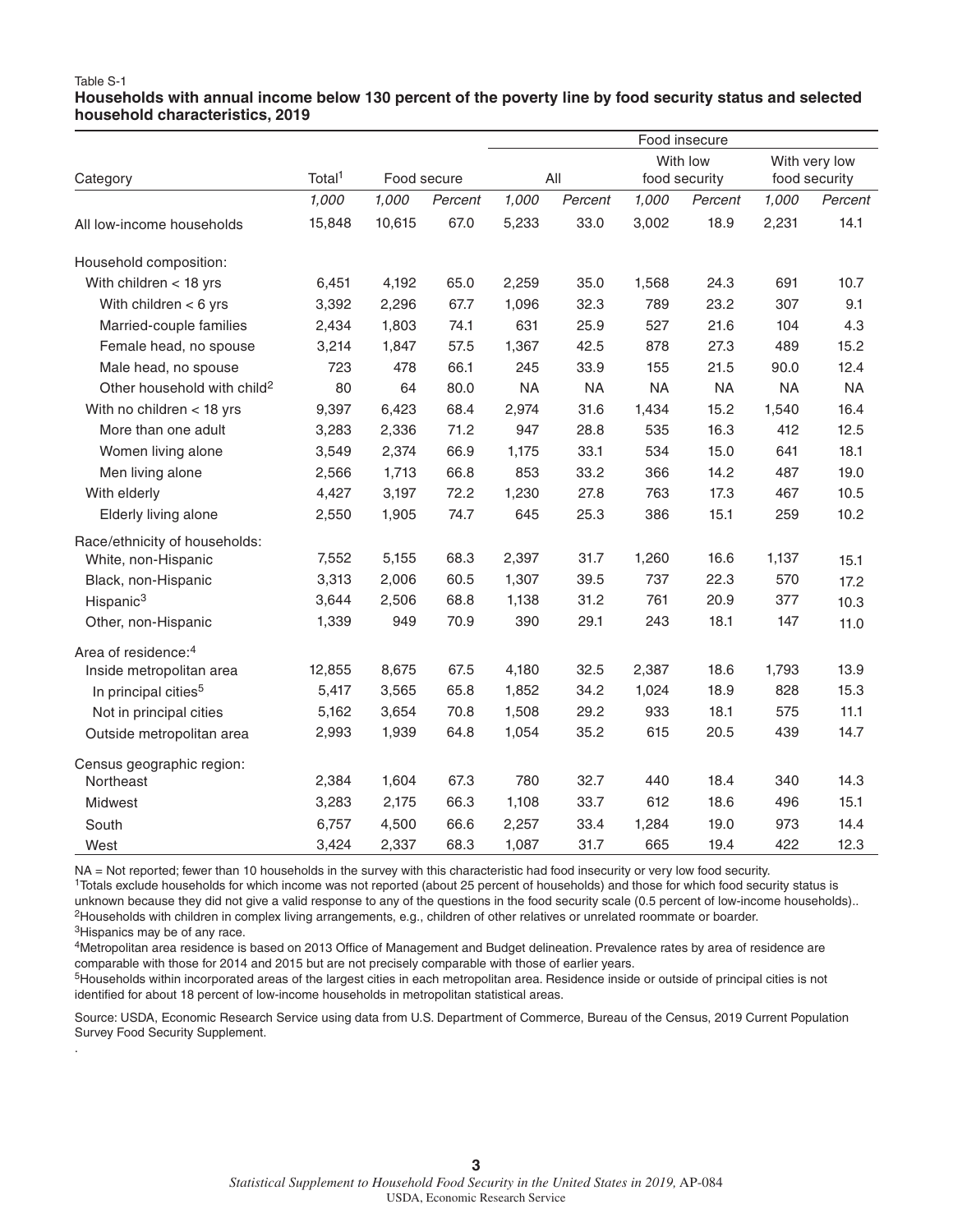### **Number of Persons by Household Food Security Status and Selected Household Characteristics**

The food security survey measures food security status at the household level. While it is informative to examine the number of persons residing in food-insecure households, these statistics should be interpreted carefully (see tables S-2 for all individuals and S-3 for children). Within a food-insecure household, different household members may be affected differently by the household's food insecurity. Some members—particularly young children—may experience only mild effects or none at all, while adults were more severely affected. It is more precise, therefore, to describe these statistics as representing "persons living in food-insecure households" rather than as representing "foodinsecure persons." Similarly, "persons living in households with very low food security" is a more precise description than "persons with very low food security."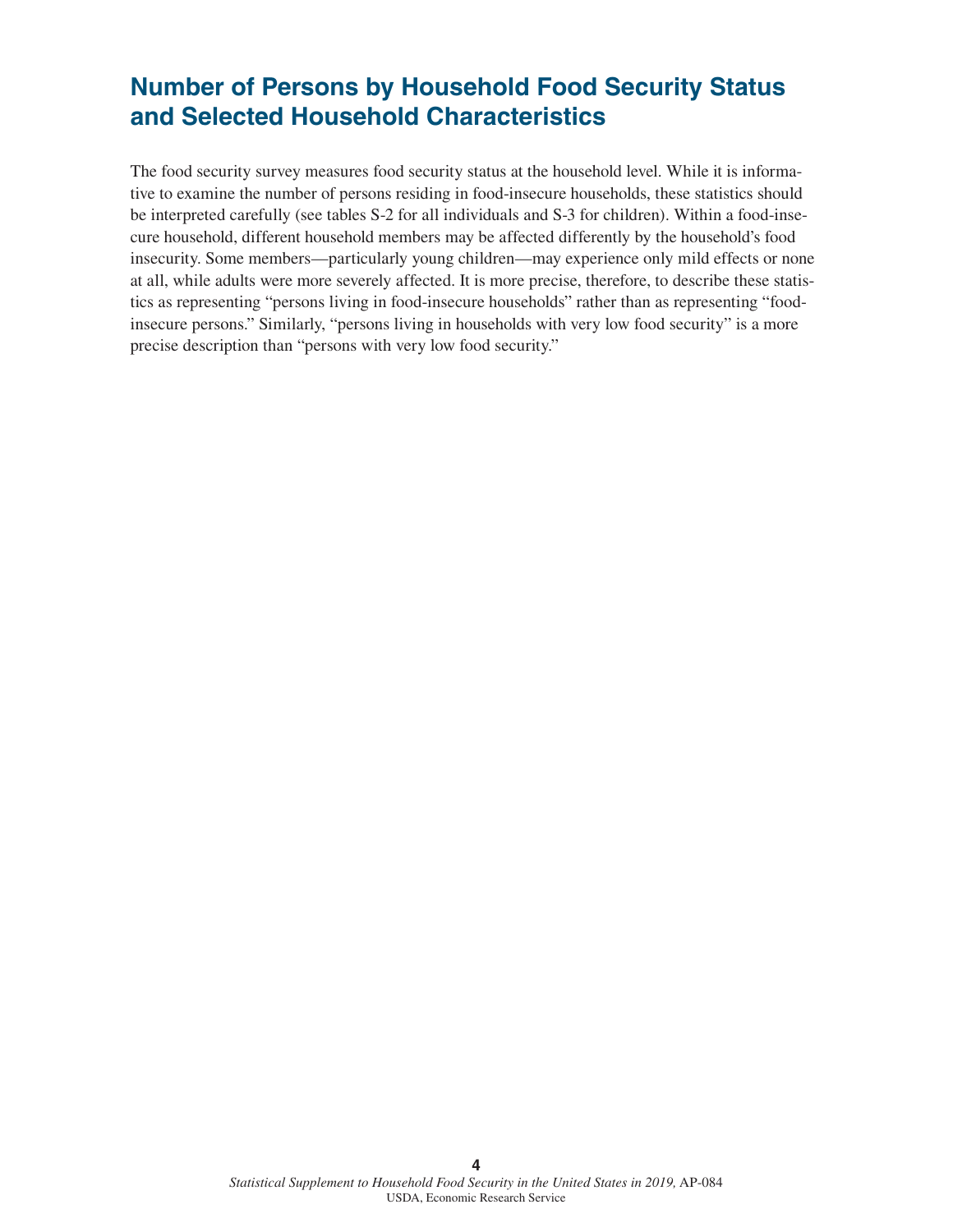|                                         |                    |                              | In food-insecure households |        |         |                                         |           |                                                 |           |
|-----------------------------------------|--------------------|------------------------------|-----------------------------|--------|---------|-----------------------------------------|-----------|-------------------------------------------------|-----------|
| Category                                | Total <sup>1</sup> | In food-secure<br>households |                             | All    |         | In households with<br>low food security |           | In households with<br>very low food<br>security |           |
|                                         | 1,000              | 1,000                        | Percent                     | 1,000  | Percent | 1,000                                   | Percent   | 1,000                                           | Percent   |
| All individuals in households           | 324,235            | 289,028                      | 89.1                        | 35,207 | 10.9    | 23,362                                  | 7.2       | 11,845                                          | 3.7       |
| Household composition:                  |                    |                              |                             |        |         |                                         |           |                                                 |           |
| With children $<$ 18 yrs                | 156,387            | 135,172                      | 86.4                        | 21,215 | 13.6    | 15,526                                  | 10.0      | 5,689                                           | 3.6       |
| With children $<$ 6 yrs                 | 70,440             | 60,087                       | 85.3                        | 10,353 | 14.7    | 7,812                                   | 11.1      | 2,541                                           | 3.6       |
| Married-couple families                 | 107,356            | 98,453                       | 91.7                        | 8,903  | 8.3     | 7,294                                   | 6.8       | 1,609                                           | 1.5       |
| Female head, no spouse                  | 34,700             | 24,769                       | 71.4                        | 9,931  | 28.6    | 6,656                                   | 19.2      | 3,275                                           | 9.4       |
| Male head, no spouse                    | 12,170             | 10,175                       | 83.6                        | 1,995  | 16.4    | 1,254                                   | 10.3      | 741                                             | 6.1       |
| Other household with child <sup>2</sup> | 2,161              | 1,775                        | 82.1                        | 386    | 17.9    | <b>NA</b>                               | <b>NA</b> | <b>NA</b>                                       | <b>NA</b> |
| With no children < 18 yrs               | 167,848            | 153,856                      | 91.7                        | 13,992 | 8.3     | 7,836                                   | 4.6       | 6,156                                           | 3.7       |
| More than one adult                     | 130,262            | 121,140                      | 93.0                        | 9,122  | 7.0     | 5,358                                   | 4.1       | 3,764                                           | 2.9       |
| Women living alone                      | 20,886             | 18,161                       | 87.0                        | 2,725  | 13.0    | 1,386                                   | 6.6       | 1,339                                           | 6.4       |
| Men living alone                        | 16,701             | 14,556                       | 87.2                        | 2,145  | 12.8    | 1,092                                   | 6.5       | 1,053                                           | 6.3       |
| With elderly                            | 81,631             | 75,129                       | 92.0                        | 6,502  | 8.0     | 4,206                                   | 5.2       | 2,296                                           | 2.8       |
| Elderly living alone                    | 15,329             | 13,996                       | 91.3                        | 1,333  | 8.7     | 801                                     | 5.2       | 532                                             | 3.5       |
| Race/ethnicity of households:           |                    |                              |                             |        |         |                                         |           |                                                 |           |
| White, non-Hispanic                     | 201,277            | 185,051                      | 91.9                        | 16,226 | 8.1     | 10,338                                  | 5.2       | 5,888                                           | 2.9       |
| Black, non-Hispanic                     | 39,825             | 32,181                       | 80.8                        | 7,644  | 19.2    | 4,869                                   | 12.2      | 2,775                                           | 7.0       |
| Hispanic <sup>3</sup>                   | 56,506             | 47,562                       | 84.2                        | 8,944  | 15.8    | 6,612                                   | 11.7      | 2,332                                           | 4.1       |
| Other, non-Hispanic                     | 26,627             | 24,233                       | 91.0                        | 2,394  | 9.0     | 1,544                                   | 5.8       | 850                                             | 3.2       |
| Household income-to-poverty ratio:      |                    |                              |                             |        |         |                                         |           |                                                 |           |
| Under 1.00                              | 28,600             | 18,619                       | 65.1                        | 9,981  | 34.9    | 6,207                                   | 21.7      | 3,774                                           | 13.2      |
| Under 1.30                              | 42,579             | 28,476                       | 66.9                        | 14,103 | 33.1    | 9,064                                   | 21.3      | 5,039                                           | 11.8      |
| <b>Under 1.85</b>                       | 69,675             | 50,278                       | 72.2                        | 19,397 | 27.8    | 12,775                                  | 18.3      | 6,622                                           | 9.5       |
| 1.85 and over                           | 176,857            | 168,090                      | 95.0                        | 8,767  | 5.0     | 6,169                                   | 3.5       | 2,598                                           | 1.5       |
| Income unknown                          | 77,702             | 70,659                       | 90.9                        | 7,043  | 9.1     | 4,418                                   | 5.7       | 2,625                                           | 3.4       |
| Area of residence: <sup>4</sup>         |                    |                              |                             |        |         |                                         |           |                                                 |           |
| Inside metropolitan area                | 280,914            | 251,118                      | 89.4                        | 29,796 | 10.6    | 19,822                                  | 7.0       | 9,974                                           | 3.6       |
| In principal cities <sup>5</sup>        | 92,547             | 80,689                       | 87.2                        | 11,858 | 12.8    | 7,854                                   | 8.5       | 4,004                                           | 4.3       |
| Not in principal cities                 | 145,098            | 132,652                      | 91.4                        | 12,446 | 8.6     | 8,440                                   | 5.8       | 4,006                                           | 2.8       |
| Outside metropolitan area               | 43,321             | 37,910                       | 87.5                        | 5,411  | 12.5    | 3,540                                   | 8.2       | 1,871                                           | 4.3       |
| Census geographic region:               |                    |                              |                             |        |         |                                         |           |                                                 |           |
| Northeast                               | 55,368             | 49,856                       | 90.0                        | 5,512  | 10.0    | 3,704                                   | 6.7       | 1,808                                           | 3.3       |
| Midwest                                 | 67,463             | 60,007                       | 88.9                        | 7,456  | 11.1    | 4,880                                   | 7.3       | 2,576                                           | 3.8       |
| South                                   | 123,804            | 109,630                      | 88.6                        | 14,174 | 11.4    | 9,214                                   | 7.4       | 4,960                                           | 4.0       |
| West                                    | 77,601             | 69,535                       | 89.6                        | 8,066  | 10.4    | 5,565                                   | 7.2       | 2,501                                           | 3.2       |

#### Table S-2 **Number of individuals by food security status of households and selected household characteristics, 2019**

NA = Not reported; fewer than 10 households in the survey with this characteristic had very low food security.

1Totals exclude individuals in households for which food security status is unknown because they did not give a valid response to any of the questions in the food security scale. In 2019, these exclusions represented about 776,000 individuals (0.2 percent of the U.S. population). 2Households with children in complex living arrangements, e.g., children of other relatives or unrelated roommate or boarder.

<sup>3</sup>Hispanics may be of any race.

4Metropolitan area residence is based on 2013 Office of Management and Budget delineation. Prevalence rates by area of residence are comparable with those for 2014 and 2015 but are not precisely comparable with those of earlier years.

5Households within incorporated areas of the largest cities in each metropolitan area. Residence inside or outside of principal cities is not identified for about 15 percent of individuals living in metropolitan statistical areas.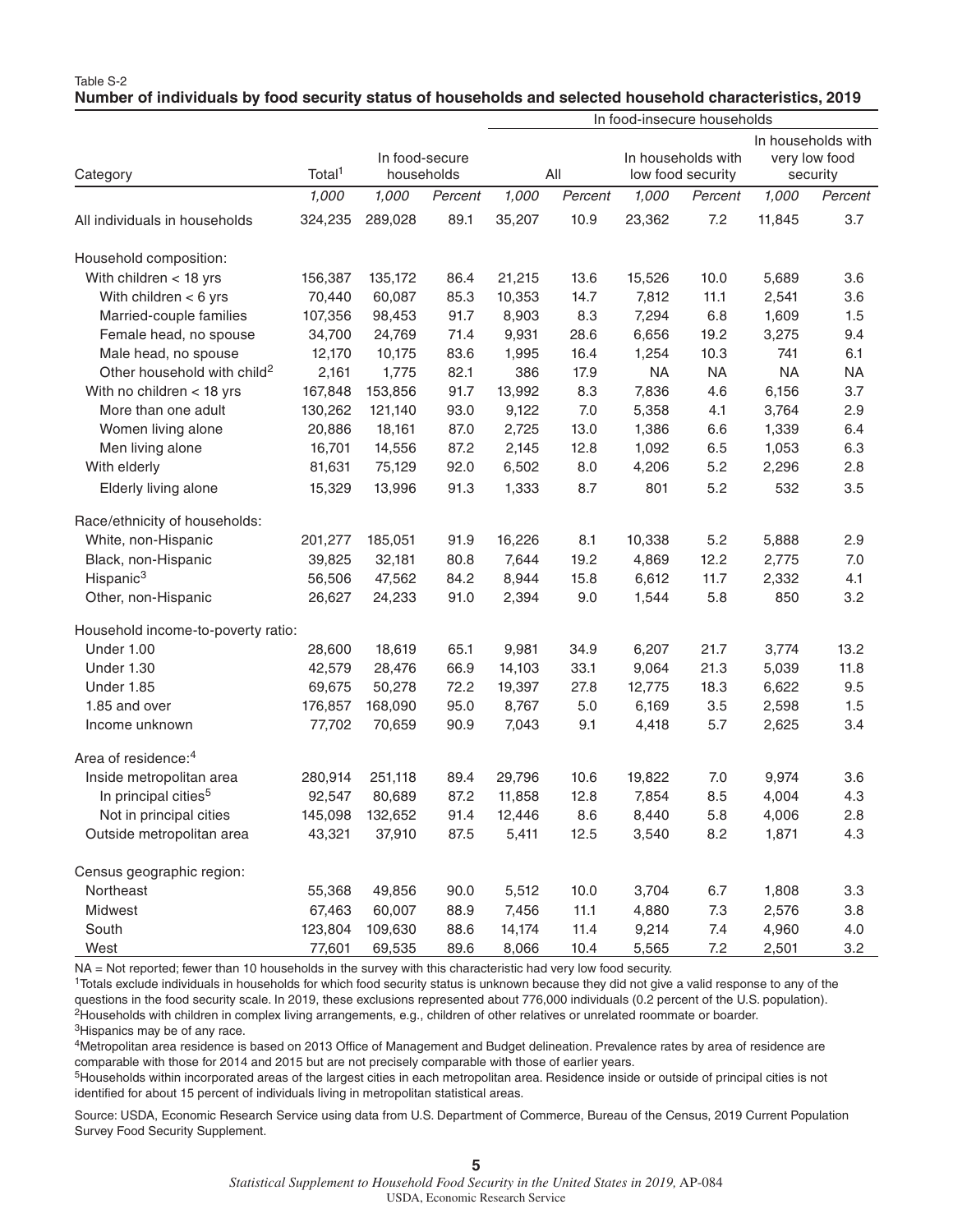| Category                                | Total <sup>1</sup> | In food-secure<br>households |         | In food-insecure<br>households <sup>2</sup> |         | In households with<br>food-insecure<br>children <sup>3</sup> |           | In households with<br>very low food<br>security among<br>children |           |
|-----------------------------------------|--------------------|------------------------------|---------|---------------------------------------------|---------|--------------------------------------------------------------|-----------|-------------------------------------------------------------------|-----------|
|                                         | 1,000              | 1,000                        | Percent | 1,000                                       | Percent | 1,000                                                        | Percent   | 1,000                                                             | Percent   |
| All children                            | 73,279             | 62,547                       | 85.4    | 10,732                                      | 14.6    | 5,332                                                        | 7.3       | 361                                                               | 0.5       |
| Household composition:                  |                    |                              |         |                                             |         |                                                              |           |                                                                   |           |
| With children $<$ 6 yrs                 | 36,126             | 30,456                       | 84.3    | 5,670                                       | 15.7    | 2,605                                                        | 7.2       | 125                                                               | 0.3       |
| Married-couple families                 | 48,943             | 44,741                       | 91.4    | 4,202                                       | 8.6     | 1,864                                                        | 3.8       | 89                                                                | 0.2       |
| Female head, no spouse                  | 17,932             | 12,482                       | 69.6    | 5,450                                       | 30.4    | 3,061                                                        | 17.1      | 262                                                               | 1.5       |
| Male head, no spouse                    | 5,558              | 4,641                        | 83.5    | 917                                         | 16.5    | 386                                                          | 6.9       | <b>NA</b>                                                         | <b>NA</b> |
| Other household with child <sup>4</sup> | 846                | 683                          | 80.7    | 163                                         | 19.3    | <b>NA</b>                                                    | <b>NA</b> | <b>NA</b>                                                         | <b>NA</b> |
| Race/ethnicity of households:           |                    |                              |         |                                             |         |                                                              |           |                                                                   |           |
| White, non-Hispanic                     | 40,513             | 36,038                       | 89.0    | 4,475                                       | 11.0    | 2,273                                                        | 5.6       | 103                                                               | 0.3       |
| Black, non-Hispanic                     | 10,240             | 7,771                        | 75.9    | 2,469                                       | 24.1    | 1,280                                                        | 12.5      | 120                                                               | 1.2       |
| Hispanic <sup>5</sup>                   | 16,443             | 13,286                       | 80.8    | 3,157                                       | 19.2    | 1,491                                                        | 9.1       | <b>NA</b>                                                         | <b>NA</b> |
| Other, non-Hispanic                     | 6,084              | 5,453                        | 89.6    | 631                                         | 10.4    | 288                                                          | 4.7       | <b>NA</b>                                                         | <b>NA</b> |
| Household income-to-poverty ratio:      |                    |                              |         |                                             |         |                                                              |           |                                                                   |           |
| Under 1.00                              | 9,890              | 6,277                        | 63.5    | 3,613                                       | 36.5    | 1,940                                                        | 19.6      | 112                                                               | 1.1       |
| <b>Under 1.30</b>                       | 14,899             | 9,700                        | 65.1    | 5,199                                       | 34.9    | 2,819                                                        | 18.9      | 139                                                               | 0.9       |
| Under 1.85                              | 22,361             | 15,581                       | 69.7    | 6,780                                       | 30.3    | 3,603                                                        | 16.1      | 251                                                               | 1.1       |
| 1.85 and over                           | 36,608             | 34,582                       | 94.5    | 2,026                                       | 5.5     | 834                                                          | 2.3       | <b>NA</b>                                                         | <b>NA</b> |
| Income unknown                          | 14,310             | 12,385                       | 86.5    | 1,925                                       | 13.5    | 895                                                          | 6.3       | <b>NA</b>                                                         | <b>NA</b> |
| Area of residence: <sup>6</sup>         |                    |                              |         |                                             |         |                                                              |           |                                                                   |           |
| Inside metropolitan area                | 63,495             | 54,318                       | 85.5    | 9,177                                       | 14.5    | 4,506                                                        | 7.1       | 298                                                               | 0.5       |
| In principal cities <sup>7</sup>        | 20,303             | 16,709                       | 82.3    | 3,594                                       | 17.7    | 1,776                                                        | 8.7       | 158                                                               | 0.8       |
| Not in principal cities                 | 33,283             | 29,439                       | 88.5    | 3,844                                       | 11.5    | 1,883                                                        | 5.7       | <b>NA</b>                                                         | <b>NA</b> |
| Outside metropolitan area               | 9,784              | 8,230                        | 84.1    | 1,554                                       | 15.9    | 825                                                          | 8.4       | 62                                                                | 0.6       |
| Census geographic region:               |                    |                              |         |                                             |         |                                                              |           |                                                                   |           |
| Northeast                               | 11,472             | 9,827                        | 85.7    | 1,645                                       | 14.3    | 820                                                          | 7.1       | <b>NA</b>                                                         | <b>NA</b> |
| Midwest                                 | 15,401             | 13,080                       | 84.9    | 2,321                                       | 15.1    | 1,153                                                        | 7.5       | <b>NA</b>                                                         | <b>NA</b> |
| South                                   | 28,504             | 24,294                       | 85.2    | 4,210                                       | 14.8    | 1,998                                                        | 7.0       | 133                                                               | 0.5       |
| West                                    | 17,902             | 15,347                       | 85.7    | 2,555                                       | 14.3    | 1,360                                                        | 7.6       | 84                                                                | 0.5       |

#### Table S-3 **Number of children by food security status of households and selected household characteristics, 2019**

NA = Not reported; fewer than 10 households in the survey with this characteristic had very low food security among children.

1Totals exclude households for which food security status is unknown because they did not give a valid response to any of the questions in the food security scale. In 2019, these exclusions represented 181,000 children (0.3 percent).

2Food-insecure households are those with low or very low food security among adults or children or both.

<sup>3</sup>Households with food-insecure children are those with low or very low food security among children.

4Households with children in complex living arrangements, e.g., children of other relatives or unrelated roommate or boarder. 5Hispanics may be of any race.

<sup>6</sup>Metropolitan area residence is based on 2013 Office of Management and Budget delineation. Prevalence rates by area of residence are comparable with those for 2014 and later but are not precisely comparable with those of earlier years.

7Households within incorporated areas of the largest cities in each metropolitan area. Residence inside or outside of principal cities is not identified for about 16 percent of children living in metropolitan statistical areas.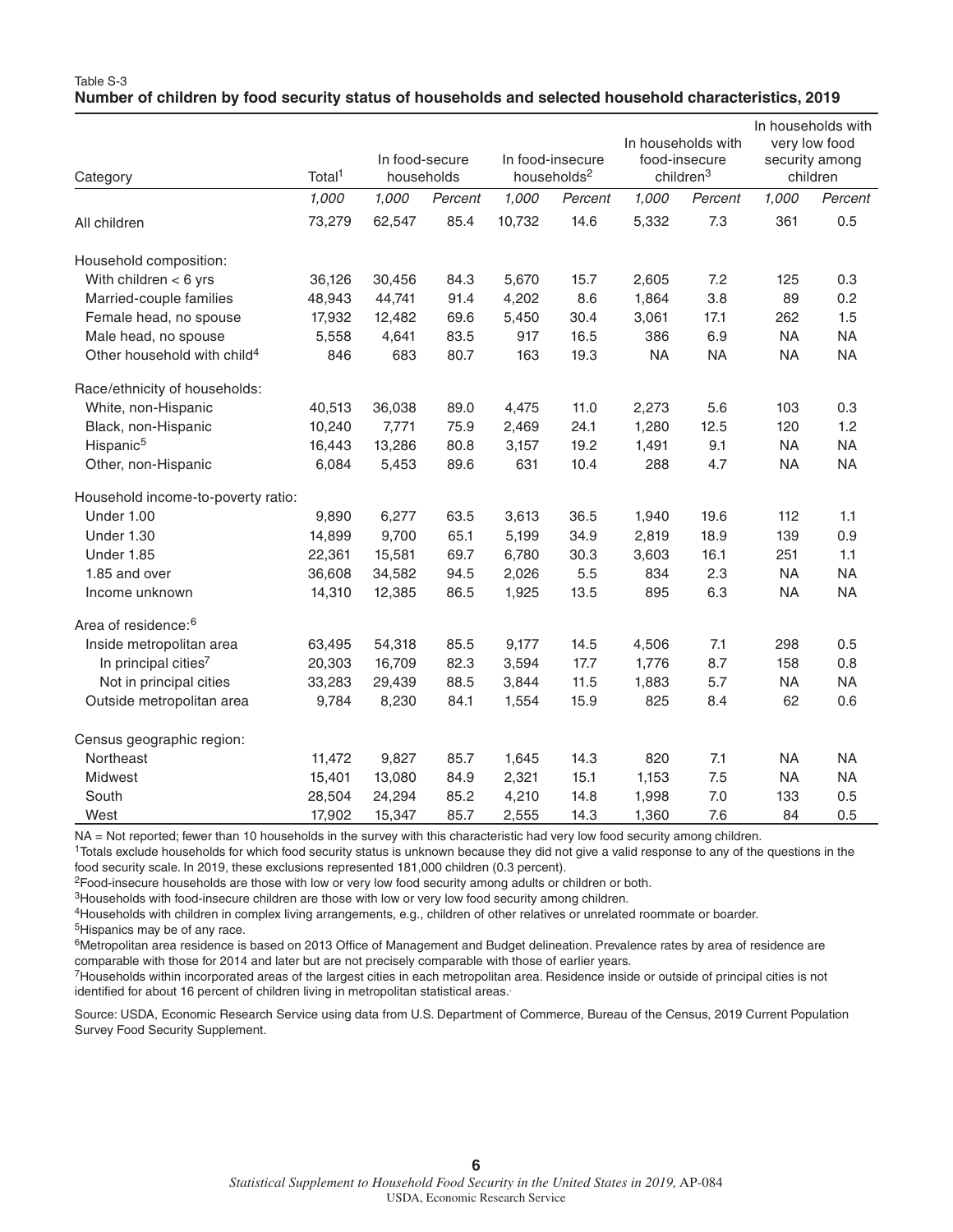### **Food Security During the 30 Days Prior to the Food Security Survey**

The annual food security survey was designed with the primary objective of assessing households' food security during the 12-month period prior to the survey, but information is also collected with reference to the 30-day period prior to the survey. Households that responded affirmatively to each 12-month question were asked whether the same behavior, experience, or condition occurred during the last 30 days. Researchers used responses to these questions to assess the food security status of households during the 30 days prior to the survey, following the same protocols that were used for the 12-month measure.3 The 30-day food security measurement protocol was revised in 2005, so 30-day statistics for 2019 are directly comparable with those for 2005 and later years, but not with those reported for 2004 and earlier years.

An estimated 94.5 percent of households were food secure throughout the 30-day period from mid-November to mid-December 2019 (table S-4).<sup>4</sup> An estimated 5.5 percent (7.1 million households) were food insecure at some point during the 30-day period, including 2.3 percent (3.0 million households) with very low food security. The national level prevalence rate of food insecurity declined from the corresponding 30-day period in 2018 (5.9 percent).<sup>5</sup> From 2018 to 2019, 30-day food insecurity declined for married couple families with children (from 4.0 percent to 3.0 percent), households headed by Black non-Hispanics (from 11.9 percent to 9.5 percent), and households in metropolitan areas outside principal cities (from 4.8 percent to 4.2 percent).

The number of households that were food insecure at some time during the 30 days from mid-November to mid-December 2019 (7.1 million households; table S-4) was 52 percent of the number of households that were food insecure at some time during the 12 months prior to the survey (13.7 million households; Coleman-Jensen et al., 2020); the corresponding statistic for very low food security was 56 percent (3.0 versus 5.3 million households). If food insecurity during this 30-day period was similar to that for other 30-day periods throughout the year, then these comparisons imply that the average household that was food insecure at some time during the year experienced this condition in 7 months of the year. Likewise, the average household with very low food security experienced that condition in 7 months of the year.<sup>6</sup> However, analysis of food insecurity in different months suggests that food insecurity is somewhat more prevalent in the summer months (July-September) than in March-April and November-December, perhaps due to less access to school meal programs during the summer (Cohen et al., 2002; Nord and Romig, 2006; Nord and Kantor, 2006), so typical frequencies may be somewhat higher than the 7 months implied by the December data.

<sup>3</sup>For questions asking about the frequency of conditions or behaviors (items 5, 10, and 17), responses that indicated the described conditions occurred on at least 3 days of the previous 30 were counted as affirmative. See Nord (2002). Beginning with the 2019 Current Population Survey Food Security Supplement data, all continuous variables for the number of days out of the previous 30 days that food-insecure conditions occurred are only released after being categorized into ranges of number of days. All these recoded variables include at least a category for 1 or 2 days so that the 30-day food security prevalence rate can be calculated the same way as in previous years using 3 or more days as affirmative. One variable, HESSHM5: "In the last 30 days, did children ever not eat for a whole day because there wasn't enough money for food?", did not meet Census guidelines for disclosure. That question was not used in assessing 30-day food security status, but it is unlikely to impact the estimates since it is the most severe item in the scale. Only 11 households in the survey reported experiencing this condition among children any time in the last 12 months.

<sup>4</sup>The 2019 food security survey was conducted December 8-18, 2019.

<sup>5</sup>The 2018 food security survey was conducted December 9-18, 2018.

<sup>6</sup>The number of months is estimated as the monthly rate divided by the annual rate multiplied by 12.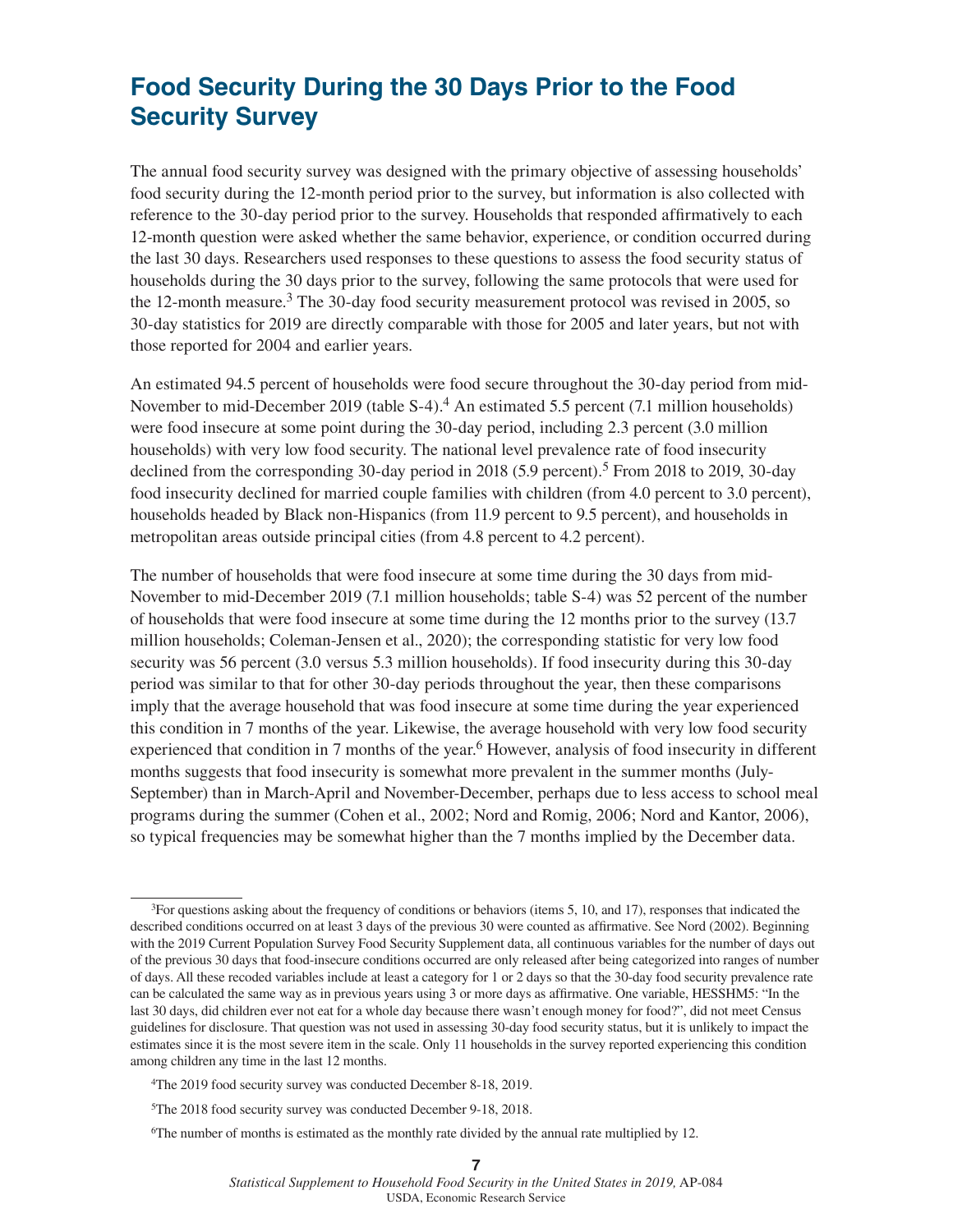#### Table S-4 **Households by food security status during the 30 days prior to the food security survey and selected household characteristics, 2019<sup>1</sup>**

|                                         |                    |             |         | Food insecure |         |                           |           |                                |           |  |
|-----------------------------------------|--------------------|-------------|---------|---------------|---------|---------------------------|-----------|--------------------------------|-----------|--|
| Category                                | Total <sup>1</sup> | Food secure |         | All           |         | With low<br>food security |           | With very low<br>food security |           |  |
|                                         | 1,000              | 1,000       | Percent | 1,000         | Percent | 1,000                     | Percent   | 1,000                          | Percent   |  |
| All households                          | 129,621            | 122,475     | 94.5    | 7,146         | 5.5     | 4,142                     | 3.2       | 3,004                          | 2.3       |  |
| Household composition:                  |                    |             |         |               |         |                           |           |                                |           |  |
| With children < 18 yrs                  | 37,614             | 35,151      | 93.5    | 2,463         | 6.5     | 1,692                     | 4.5       | 771                            | 2.0       |  |
| With children $<$ 6 yrs                 | 16,115             | 15,064      | 93.5    | 1,051         | 6.5     | 773                       | 4.8       | 278                            | 1.7       |  |
| Married-couple families                 | 24,382             | 23,644      | 97.0    | 738           | 3.0     | 554                       | 2.2       | 184                            | 0.8       |  |
| Female head, no spouse                  | 9,349              | 7,948       | 85.0    | 1,401         | 15.0    | 913                       | 9.8       | 488                            | 5.2       |  |
| Male head, no spouse                    | 3,311              | 3,050       | 92.1    | 261           | 7.9     | 180                       | 5.5       | 81                             | 2.4       |  |
| Other household with child <sup>2</sup> | 572                | 509         | 89.0    | 63            | 11.0    | <b>NA</b>                 | <b>NA</b> | <b>NA</b>                      | <b>NA</b> |  |
| With no children $<$ 18 yrs             | 92,007             | 87,323      | 94.9    | 4,684         | 5.1     | 2,451                     | 2.7       | 2,233                          | 2.4       |  |
| More than one adult                     | 54,420             | 52,455      | 96.4    | 1,965         | 3.6     | 1,120                     | 2.0       | 845                            | 1.6       |  |
| Women living alone                      | 20,886             | 19,314      | 92.5    | 1,572         | 7.5     | 796                       | 3.8       | 776                            | 3.7       |  |
| Men living alone                        | 16,701             | 15,554      | 93.1    | 1,147         | 6.9     | 535                       | 3.2       | 612                            | 3.7       |  |
| With elderly                            | 40,220             | 38,651      | 96.1    | 1,569         | 3.9     | 962                       | 2.4       | 607                            | 1.5       |  |
| Elderly living alone                    | 15,329             | 14,620      | 95.4    | 709           | 4.6     | 408                       | 2.6       | 301                            | 2.0       |  |
| Race/ethnicity of households:           |                    |             |         |               |         |                           |           |                                |           |  |
| White, non-Hispanic                     | 85,196             | 81,554      | 95.7    | 3,642         | 4.3     | 2,103                     | 2.5       | 1,539                          | 1.8       |  |
| Black, non-Hispanic                     | 16,504             | 14,937      | 90.5    | 1,567         | 9.5     | 857                       | 5.2       | 710                            | 4.3       |  |
| Hispanic <sup>3</sup>                   | 18,035             | 16,637      | 92.2    | 1,398         | 7.8     | 867                       | 4.9       | 531                            | 2.9       |  |
| Other, non-Hispanic                     | 9,886              | 9,346       | 94.5    | 540           | 5.5     | 315                       | 3.2       | 225                            | 2.3       |  |
| Household income-to-poverty ratio:      |                    |             |         |               |         |                           |           |                                |           |  |
| Under 1.00                              | 11,208             | 8,987       | 80.2    | 2,221         | 19.8    | 1,153                     | 10.3      | 1,068                          | 9.5       |  |
| <b>Under 1.30</b>                       | 15,848             | 12,964      | 81.8    | 2,884         | 18.2    | 1,530                     | 9.7       | 1,354                          | 8.5       |  |
| <b>Under 1.85</b>                       | 26,604             | 22,614      | 85.0    | 3,990         | 15.0    | 2,202                     | 8.3       | 1,788                          | 6.7       |  |
| 1.85 and over                           | 70,457             | 68,760      | 97.6    | 1,697         | 2.4     | 1,083                     | 1.5       | 614                            | 0.9       |  |
| Income unknown                          | 32,560             | 31,102      | 95.5    | 1,458         | 4.5     | 857                       | 2.7       | 601                            | 1.8       |  |
| Area of residence: <sup>4</sup>         |                    |             |         |               |         |                           |           |                                |           |  |
| Inside metropolitan area                | 111,547            | 105,608     | 94.7    | 5,939         | 5.3     | 3,401                     | 3.0       | 2,538                          | 2.3       |  |
| In principal cities <sup>5</sup>        | 38,411             | 35,959      | 93.6    | 2,452         | 6.4     | 1,323                     | 3.5       | 1,129                          | 2.9       |  |
| Not in principal cities                 | 55,517             | 53,162      | 95.8    | 2,355         | 4.2     | 1,419                     | 2.5       | 936                            | 1.7       |  |
| Outside metropolitan area               | 18,073             | 16,866      | 93.3    | 1,207         | 6.7     | 741                       | 4.1       | 466                            | 2.6       |  |
| Census geographic region:               |                    |             |         |               |         |                           |           |                                |           |  |
| Northeast                               | 22,293             | 21,208      | 95.1    | 1,085         | 4.9     | 633                       | 2.9       | 452                            | 2.0       |  |
| <b>Midwest</b>                          | 27,894             | 26,332      | 94.4    | 1,562         | 5.6     | 947                       | 3.4       | 615                            | 2.2       |  |
| South                                   | 50,136             | 47,196      | 94.1    | 2,940         | 5.9     | 1,604                     | 3.2       | 1,336                          | 2.7       |  |
| West                                    | 29,298             | 27,739      | 94.7    | 1,559         | 5.3     | 958                       | 3.2       | 601                            | 2.1       |  |

NA = Not reported; fewer than 10 households in the survey with this characteristic had very low food security within the past 30 days.

1The 30-day prevalence rates refer to the 30-day period from mid-November to mid-December; the survey was conducted during the week of December 8-18, 2019. Totals exclude households for which food security status is unknown because they did not give a valid response to any of the questions in the 30-day food security scale. In 2019, these exclusions represented 306,000 households (0.2 percent of all households). The 30-day statistics for 2004 and earlier years were based on a different methodology and are not comparable with these statistics. 2Households with children in complex living arrangements, e.g., children of other relatives or unrelated roommate or boarder. 3Hispanics may be of any race.

4Metropolitan area residence is based on 2013 Office of Management and Budget delineation. Prevalence rates by area of residence are comparable with those for 2014 and later but are not precisely comparable with those of earlier years.

<sup>5</sup>Households within incorporated areas of the largest cities in each metropolitan area. Residence inside or outside of principal cities is not identified for about 16 percent of households in metropolitan statistical areas.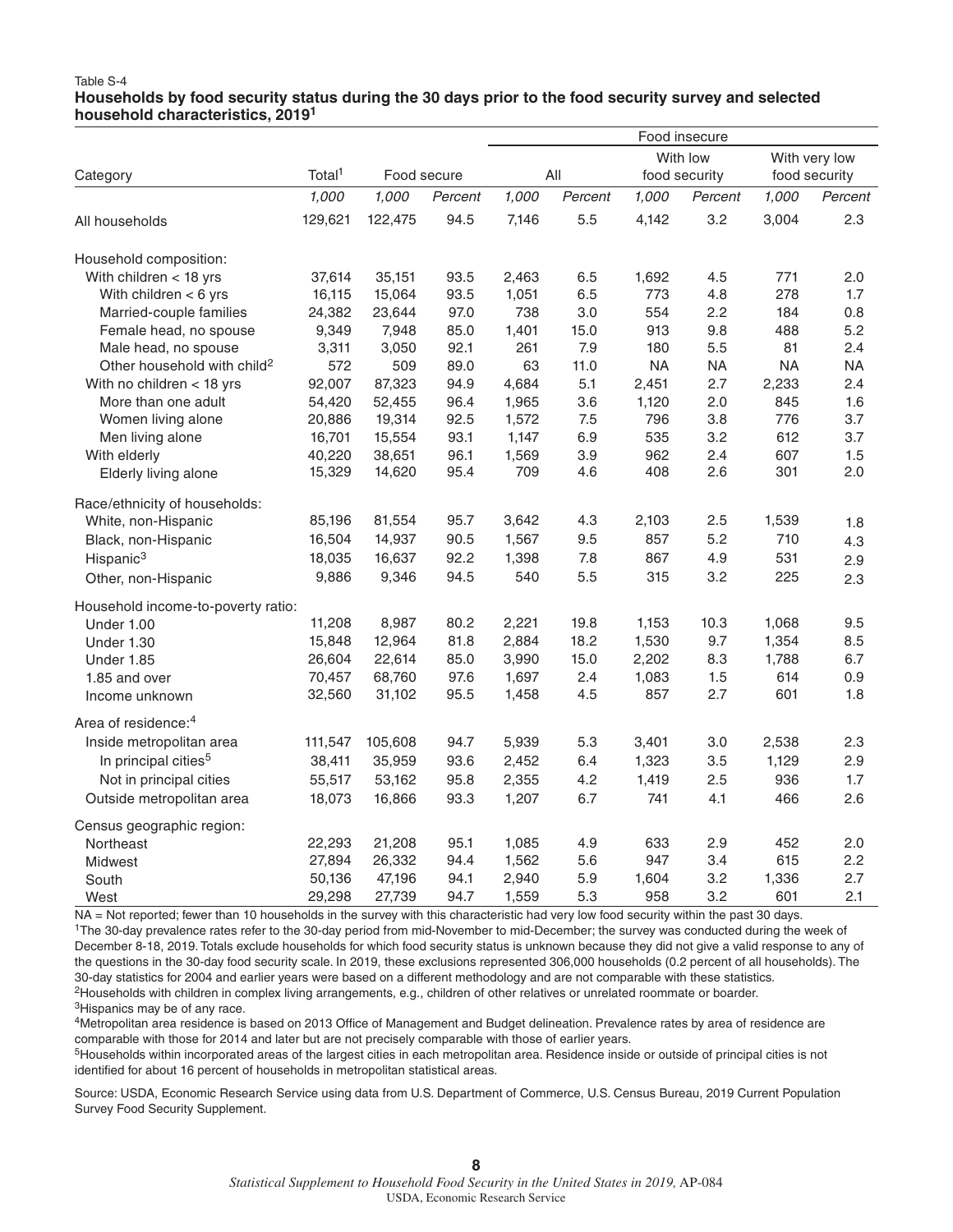### **Household Responses to Questions in the Food Security Scale**

The 18 questions used for the food security measure ask about conditions, experiences, and behaviors that range widely in severity (items near the top of the lists in table S-5 are relatively less severe, while those nearer the bottom are more severe). Those indicating less severe food insecurity are observed in a larger proportion of households, and the proportion declines as severity increases (table S-5). The two least severe questions refer to uncertainty about having enough food and the experience of running out of food. The remaining 16 items indicate reduced quality, variety, or desirability of diets and increasingly severe disruptions of normal eating patterns and reductions in food intake. (See page 12 for the complete wording of these questions.)

Three or more affirmative responses are required for a household to be classified as food insecure. All households in that category affirmed at least one item indicating reduced diet quality or disruption of normal eating patterns or reduction in food intake, and most food-insecure households reported multiple indicators of these conditions. A large majority of households (76.6 percent of households with children and 84.4 percent of those without children) reported no problems or concerns in meeting their food needs (table S-6). Households that reported only one or two indications of food insecurity (9.7 percent of households with children and 6.4 percent of households without children) are also classified as food secure. Most of these households affirmed one or both of the first two items, indicating uncertainty about having enough food or about exhausting their food supply, but did not indicate actual disruptions of normal eating patterns or reductions in food intake. Although these households are classified as food secure, the food security of some of them may have been marginal at times, especially in the sense that they lacked "assured ability to acquire acceptable foods in socially acceptable ways," a condition that the Life Sciences Research Office includes in its definition of food security (Anderson, 1990, p. 1598).<sup>7</sup> Research examining health and children's development in these marginally food-secure households generally indicates that outcomes are either intermediate between those in highly food-secure and food-insecure households or more closely resemble those in food-insecure households (Radimer and Nord, 2005; Winicki and Jemison, 2003; Wilde and Peterman, 2006).

<sup>7</sup>The Life Sciences Research Office (LSRO) is a nonprofit organization in Bethesda, MD. Concepts and definitions of food security and related conditions developed by LSRO for the American Institute of Nutrition (Anderson, 1990) provided key parts of the theoretical underpinnings of the household food security measure.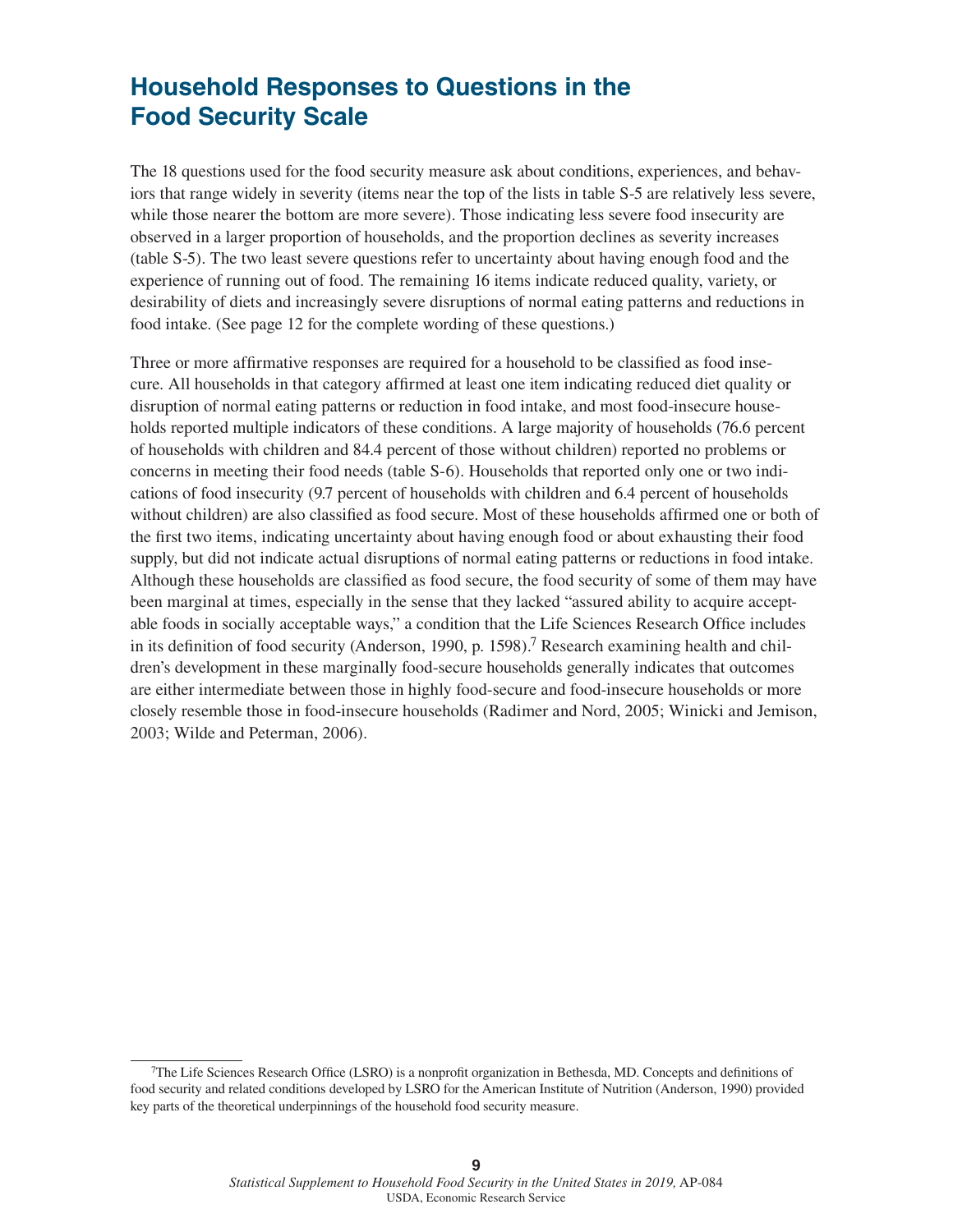| Table S-5                                                           |  |  |  |
|---------------------------------------------------------------------|--|--|--|
| Responses to items in the food security scale, 2016-19 <sup>1</sup> |  |  |  |

|                                                                  |         |      | Households affirming item <sup>3</sup> |      |  |  |
|------------------------------------------------------------------|---------|------|----------------------------------------|------|--|--|
| Scale item <sup>2</sup>                                          | 2016    | 2017 | 2018                                   | 2019 |  |  |
|                                                                  | Percent |      |                                        |      |  |  |
| Household items:                                                 |         |      |                                        |      |  |  |
| Worried food would run out before (I/we) got money to buy more   | 16.2    | 15.6 | 14.6                                   | 13.9 |  |  |
| Food bought didn't last and (I/we) didn't have money to get more | 13.3    | 12.8 | 12.2                                   | 11.4 |  |  |
| Couldn't afford to eat balanced meals                            | 12.9    | 12.7 | 12.2                                   | 11.8 |  |  |
| Adult items:                                                     |         |      |                                        |      |  |  |
| Adult(s) cut size of meals or skipped meals                      | 7.5     | 7.0  | 6.7                                    | 6.4  |  |  |
| Respondent ate less than felt he/she should                      | 7.7     | 7.2  | 6.6                                    | 6.7  |  |  |
| Adult(s) cut size or skipped meals in 3 or more months           | 5.7     | 5.3  | 5.1                                    | 4.9  |  |  |
| Respondent hungry but didn't eat because couldn't afford         | 4.0     | 3.7  | 3.7                                    | 3.5  |  |  |
| Respondent lost weight                                           | 2.4     | 2.4  | 2.2                                    | 2.2  |  |  |
| Adult(s) did not eat for whole day                               | 1.7     | 1.4  | 1.4                                    | 1.5  |  |  |
| Adult(s) did not eat for whole day in 3 or more months           | 1.3     | 1.1  | 1.1                                    | 1.2  |  |  |
| Child items:                                                     |         |      |                                        |      |  |  |
| Relied on few kinds of low-cost food to feed child (ren)         | 13.0    | 13.0 | 11.9                                   | 11.3 |  |  |
| Couldn't feed child(ren) balanced meals                          | 8.3     | 8.2  | 7.4                                    | 6.8  |  |  |
| Child(ren) were not eating enough                                | 3.6     | 3.3  | 3.0                                    | 2.9  |  |  |
| Cut size of child(ren)'s meals                                   | 1.7     | 1.5  | 1.3                                    | 1.2  |  |  |
| Child(ren) were hungry                                           | 1.0     | 0.8  | 0.8                                    | 0.8  |  |  |
| Child(ren) skipped meals                                         | 0.6     | 0.5  | 0.4                                    | 0.5  |  |  |
| Child(ren) skipped meals in 3 or more months                     | 0.5     | 0.4  | 0.3                                    | 0.4  |  |  |
| Child(ren) did not eat for whole day                             | 0.1     | 0.1  | 0.1                                    | 0.2  |  |  |

1Survey responses weighted to population totals.

<sup>2</sup>The full wording of each question includes explicit reference to resource limitation, e.g., "... because (I was/we were) running out of money to buy food" or "… because there wasn't enough money for food." See box on page 12 for the complete wording of these questions.

3Households not responding to an item are omitted from the calculations of percentages for that item. Households without children are omitted from the calculation of child-referenced items.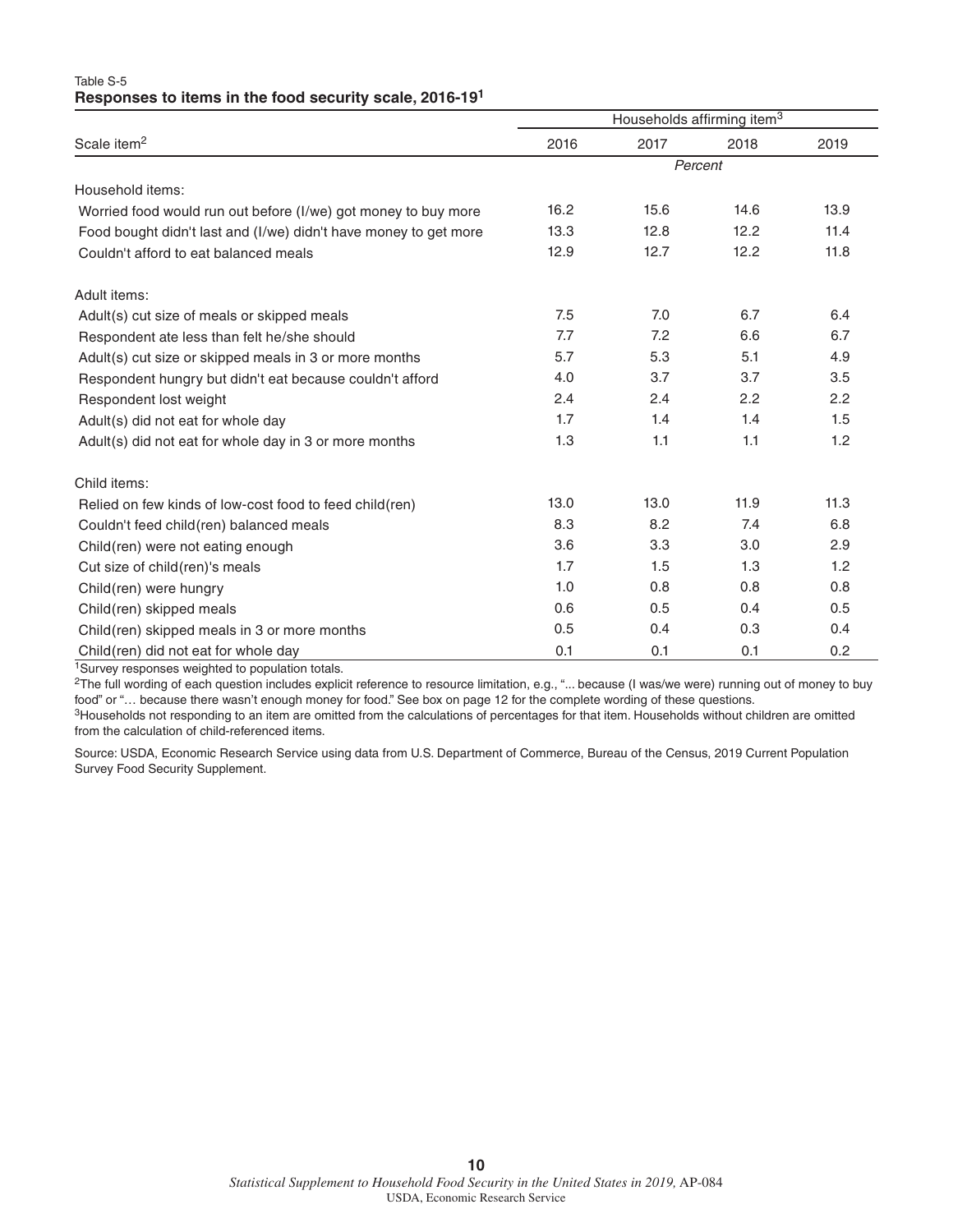|                                       | Panel A: Households with children-18-item household food security scale |                         |                                       |
|---------------------------------------|-------------------------------------------------------------------------|-------------------------|---------------------------------------|
| Raw score<br>(number of food-insecure |                                                                         | Cumulative percent of   |                                       |
| conditions reported)                  | Percent of households <sup>1</sup>                                      | households <sup>1</sup> | Food security status                  |
| 0                                     | 76.62                                                                   | 76.62                   | Food secure                           |
| 1                                     | 5.72                                                                    | 82.34                   | (86.35 percent)                       |
| $\overline{c}$                        | 4.01                                                                    | 86.35                   |                                       |
| 3                                     | 3.01                                                                    | 89.36                   |                                       |
| 4                                     | 2.20                                                                    | 91.56                   |                                       |
| 5                                     | 2.10                                                                    | 93.66                   | Low food security<br>$(9.78$ percent) |
| 6                                     | 1.47                                                                    | 95.13                   |                                       |
| 7                                     | 1.00                                                                    | 96.13                   |                                       |
| 8                                     | 0.88                                                                    | 97.01                   |                                       |
| 9                                     | 0.81                                                                    | 97.82                   |                                       |
| 10                                    | 0.71                                                                    | 98.53                   |                                       |
| 11                                    | 0.54                                                                    | 99.07                   |                                       |
| 12                                    | 0.34                                                                    | 99.41                   | Very low food security                |
| 13                                    | 0.17                                                                    | 99.58                   | $(3.87$ percent)                      |
| 14                                    | 0.11                                                                    | 99.69                   |                                       |
| 15                                    | 0.13                                                                    | 99.82                   |                                       |
| 16                                    | 0.05                                                                    | 99.87                   |                                       |
| 17                                    | 0.06                                                                    | 99.93                   |                                       |
| 18                                    | 0.07                                                                    | 100.00                  |                                       |
|                                       | Panel B: Households with children-8-item child food security scale      |                         |                                       |
| 0                                     | 87.56                                                                   | 87.56                   | Children food secure                  |
| 1                                     | 5.97                                                                    | 93.53                   | (93.53 percent)                       |
| $\overline{c}$                        | 3.50                                                                    | 97.03                   | Low food security                     |
| 3                                     | 1.79                                                                    | 98.82                   | among children                        |
| 4                                     | 0.61                                                                    | 99.43                   | $(5.90$ percent)                      |
| 5                                     | 0.23                                                                    | 99.66                   | Very low food security                |
| 6                                     | 0.14                                                                    | 99.80                   | among children                        |
| 7                                     | 0.10                                                                    | 99.90                   | $(0.57$ percent)                      |
| 8                                     | 0.10                                                                    | 100.00                  |                                       |
|                                       | Panel C: Households with no children-10-item adult food security scale  |                         |                                       |
| 0                                     | 84.37                                                                   | 84.37                   | Food secure                           |
| 1                                     | 3.63                                                                    | 88.00                   | $(90.73$ percent)                     |
| $\overline{c}$                        | 2.73                                                                    | 90.73                   |                                       |
| 3                                     | 2.66                                                                    | 93.39                   | Low food security                     |
| $\overline{4}$                        | 1.34                                                                    | 94.73                   | $(5.07$ percent)                      |
| 5                                     | 1.07                                                                    | 95.80                   |                                       |
| $6\,$                                 | 1.39                                                                    | 97.19                   |                                       |
| $\overline{7}$                        | 1.02                                                                    | 98.21                   | Very low food security                |
| 8                                     | 0.80                                                                    | 99.01                   | $(4.20$ percent)                      |
| $9\,$                                 | 0.34                                                                    | 99.35                   |                                       |
| 10                                    | 0.65                                                                    | 100.00                  |                                       |

#### Table S-6 **Percentage of households by food security raw score, 2019**

1Survey responses weighted to population totals.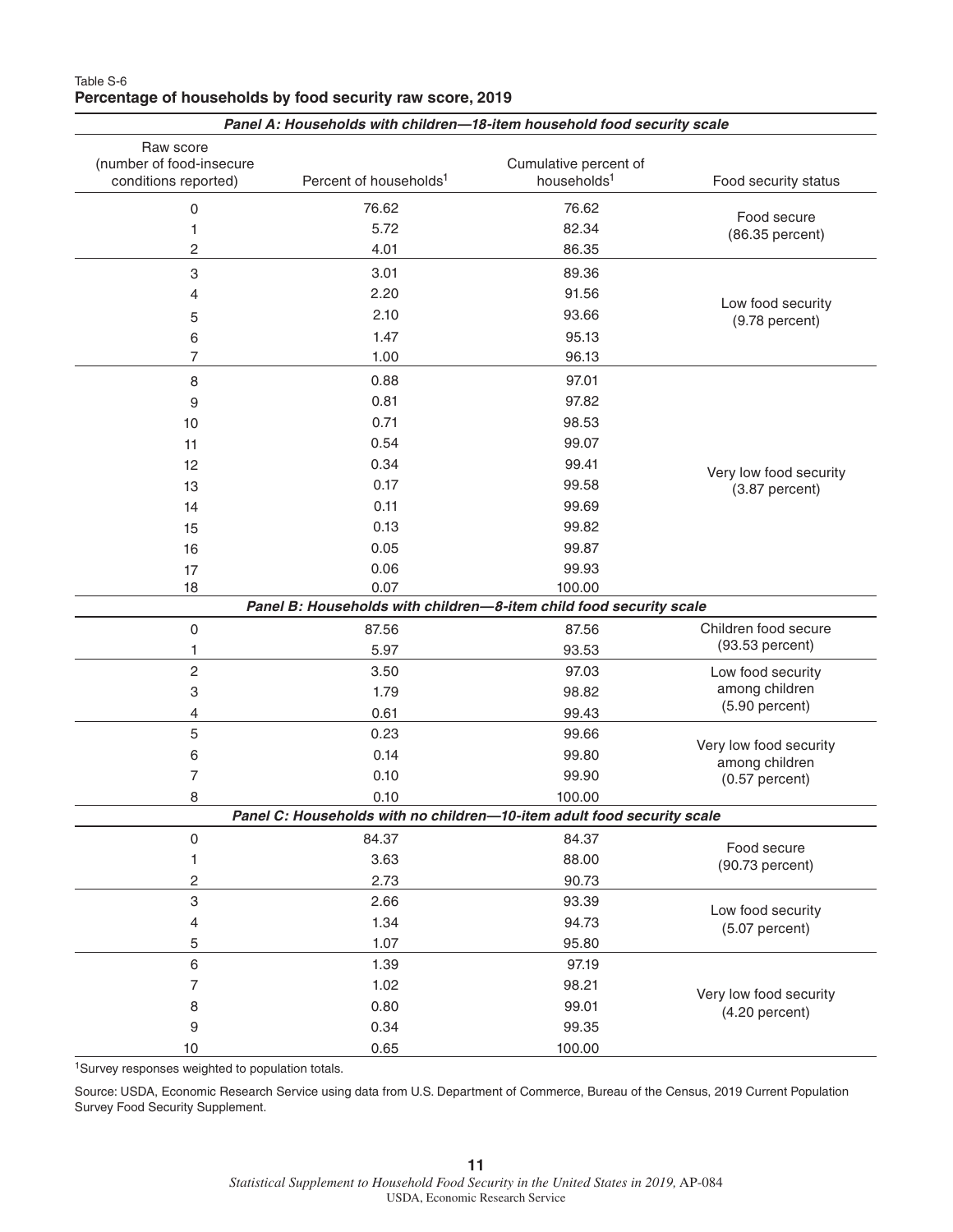### **Questions Used To Assess the Food Security of Households in the CPS Food Security Survey**

- 1. "We worried whether our food would run out before we got money to buy more." Was that often, sometimes, or never true for you in the last 12 months?
- 2. "The food that we bought just didn't last and we didn't have money to get more." Was that often, sometimes, or never true for you in the last 12 months?
- 3. "We couldn't afford to eat balanced meals." Was that often, sometimes, or never true for you in the last 12 months?
- 4. In the last 12 months, did you or other adults in the household ever cut the size of your meals or skip meals because there wasn't enough money for food? (Yes/No)
- 5. (If yes to question 4) How often did this happen—almost every month, some months but not every month, or in only 1 or 2 months?
- 6. In the last 12 months, did you ever eat less than you felt you should because there wasn't enough money for food? (Yes/No)
- 7. In the last 12 months, were you ever hungry, but didn't eat, because there wasn't enough money for food? (Yes/No)
- 8. In the last 12 months, did you lose weight because there wasn't enough money for food? (Yes/ No)
- 9. In the last 12 months did you or other adults in your household ever not eat for a whole day because there wasn't enough money for food? (Yes/No)
- 10. (If yes to question 9) How often did this happen—almost every month, some months but not every month, or in only 1 or 2 months?

#### *(Questions 11-18 were asked only if the household included children age 0-17)*

- 11. "We relied on only a few kinds of low-cost food to feed our children because we were running out of money to buy food." Was that often, sometimes, or never true for you in the last 12 months?
- 12. "We couldn't feed our children a balanced meal, because we couldn't afford that." Was that often, sometimes, or never true for you in the last 12 months?
- 13. "The children were not eating enough because we just couldn't afford enough food." Was that often, sometimes, or never true for you in the last 12 months?
- 14. In the last 12 months, did you ever cut the size of any of the children's meals because there wasn't enough money for food? (Yes/No)
- 15. In the last 12 months, were the children ever hungry but you just couldn't afford more food? (Yes/No)
- 16. In the last 12 months, did any of the children ever skip a meal because there wasn't enough money for food? (Yes/No)
- 17. (If yes to question 16) How often did this happen—almost every month, some months but not every month, or in only 1 or 2 months?
- 18. In the last 12 months did any of the children ever not eat for a whole day because there wasn't enough money for food? (Yes/No)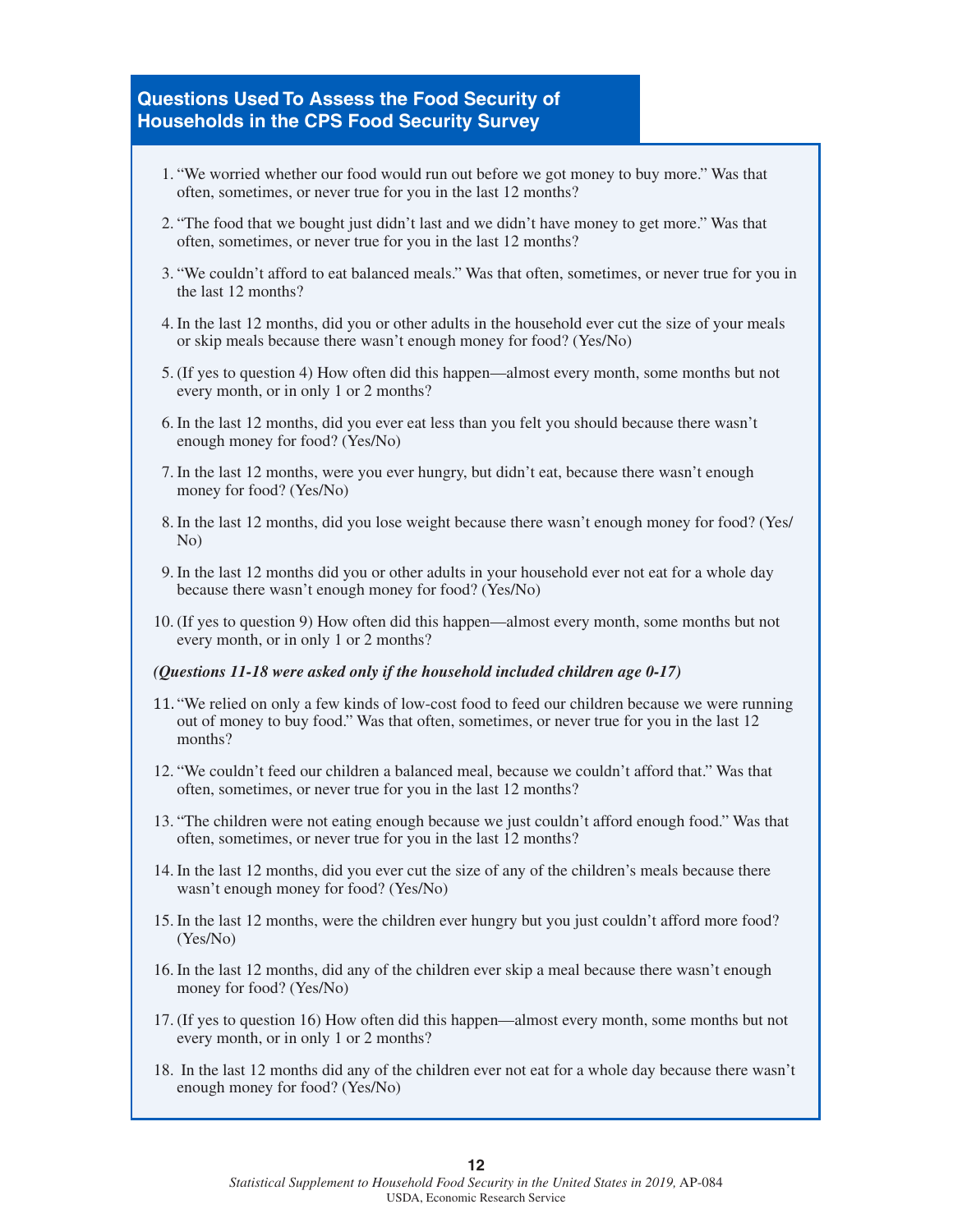#### **Coding of Responses**

Questions 1-3 and 11-13 are coded as affirmative (i.e., possibly indicating food insecurity) if the response is "often" or "sometimes." Questions 5, 10, and 17 are coded as affirmative if the response is "almost every month" or "some months but not every month." The remaining questions are coded as affirmative if the response is "yes."

#### **Assessing Food Security Status in Households Without Children**

Households without children are classified as *food insecure* if they report 3 or more indications of food insecurity in response to the first 10 questions; they are classified as having *very low food security* if they report 6 or more food-insecure conditions out of the first 10 questions.

### **Assessing Food Security Status in Households with Children Age 0-17**

Households with children are classified as *food insecure* if they report 3 or more indications of food insecurity in response to the entire set of 18 questions; they are classified as having v*ery low food security* if they report 8 or more food-insecure conditions in response to the entire set of 18 questions.

The food security status of children in the household is assessed by responses to the child-referenced questions (questions 11-18). Households reporting two or more of these conditions are classified as having *food insecurity among children*. Households reporting five or more are classified as having *very low food security among children*.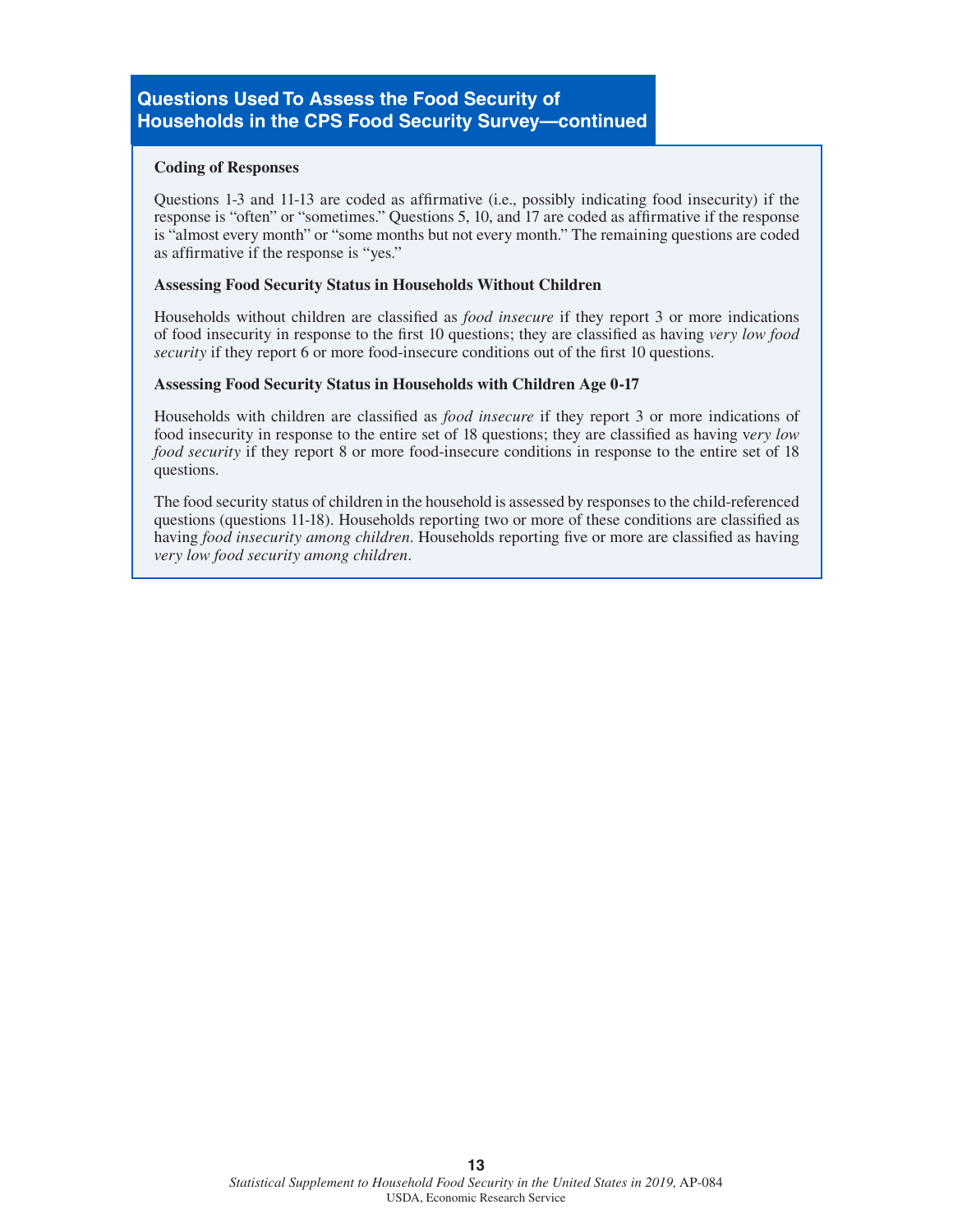### **Frequency of Occurrence of Behaviors, Experiences, and Conditions That Indicate Food Insecurity**

Most of the questions used to calculate the food security scale also elicit information about how often the food-insecure behavior, experience, or condition occurred. The food security scale does not take all of this frequency-of-occurrence information into account, but analysis of these responses can provide insight into the frequency and duration of food insecurity. Frequency-of-occurrence information is collected in the CPS Food Security Supplement using two different methods:

- **• Method 1**: A condition is described, and the respondent is asked whether this was often, sometimes, or never true for his or her household during the past 12 months.
- **Method 2**: Respondents who answer "yes" to a yes/no question are asked, "How often did this happen—almost every month, some months but not every month, or in only 1 or 2 months?"

Table S-7 presents responses to each food security question broken down by reported frequency of occurrence for all households interviewed in the December 2019 survey. Questions using Method 1 are presented in the top panel of the table, and those using Method 2 are presented in the bottom panel. Most households that responded affirmatively to Method 1 questions reported that the behavior, experience, or condition occurred "sometimes," while 17 to 25 percent (depending on the specific question) reported that it occurred "often."

In response to Method 2 questions, conditional on affirming the general question, 28 to 39 percent of respondents reported that the behavior, experience, or condition occurred "in almost every month"; 40 to 43 percent reported that it occurred in "some months, but not every month"; and 21 to 30 percent reported that it occurred "in only 1 or 2 months."

Table S-8 presents the same frequency-of-occurrence response statistics for households classified as having very low food security.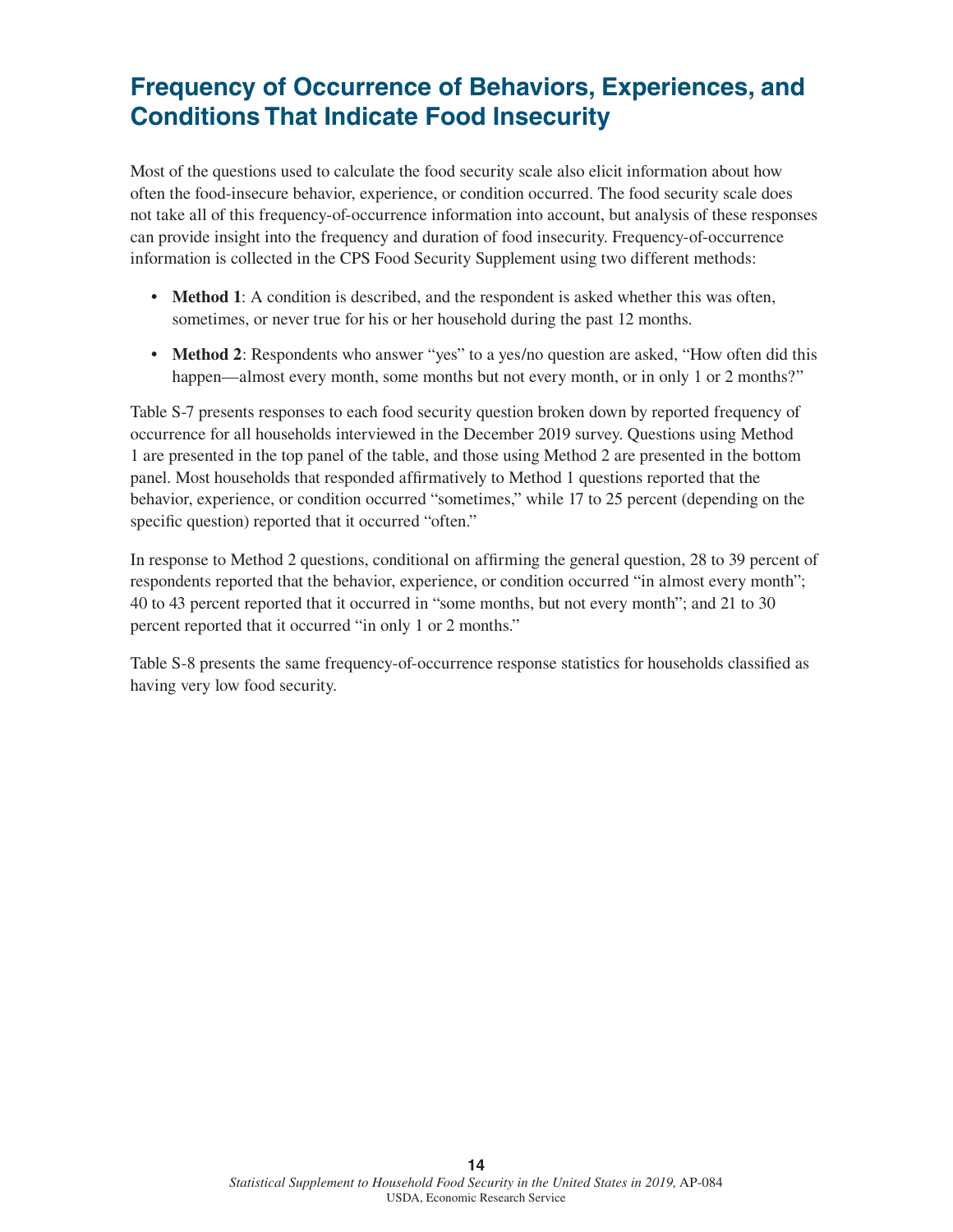#### Table S-7 **Frequency of occurrence of behaviors, experiences, and conditions indicating food insecurity reported by all U.S. households, 20191**

|                                                                     | Ever during |                               | Frequency of occurrence              |       |           |  |  |
|---------------------------------------------------------------------|-------------|-------------------------------|--------------------------------------|-------|-----------|--|--|
| Condition <sup>2</sup>                                              | the year    | Often                         | Sometimes                            | Often | Sometimes |  |  |
|                                                                     |             | - Percent of all households - | Percent of<br>"ever during the year" |       |           |  |  |
| Worried food would run out before (I/we) got money<br>to buy more   | 13.9        | 3.3                           | 10.7                                 | 23.0  | 77.0      |  |  |
| Food bought didn't last and (I/we) didn't have money<br>to get more | 11.4        | 2.5                           | 8.9                                  | 22.0  | 78.0      |  |  |
| Couldn't afford to eat balanced meals                               | 11.8        | 3.0                           | 8.8                                  | 25.0  | 75.0      |  |  |
| Relied on few kinds of low-cost food to feed child (ren)            | 11.3        | 2.3                           | 9.0                                  | 20.0  | 80.0      |  |  |
| Couldn't feed child(ren) balanced meals                             | 6.8         | 1.3                           | 5.5                                  | 19.0  | 81.0      |  |  |
| Child(ren) were not eating enough                                   | 2.9         | 0.5                           | 2.4                                  | 17.0  | 83.0      |  |  |

|                                                             |                                                                   | Frequency of occurrence  |                                             |                             |                          |                                             |                             |  |  |
|-------------------------------------------------------------|-------------------------------------------------------------------|--------------------------|---------------------------------------------|-----------------------------|--------------------------|---------------------------------------------|-----------------------------|--|--|
| Condition <sup>2</sup>                                      | Ever<br>during the<br>year                                        | Almost<br>every<br>month | Some<br>months<br>but not<br>every<br>month | In only<br>1 or 2<br>months | Almost<br>every<br>month | Some<br>months<br>but not<br>every<br>month | In only<br>1 or 2<br>months |  |  |
|                                                             | Percent of<br>Percent of all households<br>"ever during the year" |                          |                                             |                             |                          |                                             |                             |  |  |
| Adult(s) cut size of meals or skipped meals                 | 6.3                                                               | 2.2                      | 2.7                                         | 1.5                         | 34                       | 43                                          | 23                          |  |  |
| Respondent ate less than felt he/she should                 | 6.7                                                               | 2.0                      | 2.9                                         | 1.8                         | 30                       | 43                                          | 26                          |  |  |
| Respondent hungry but didn't eat because<br>couldn't afford | 3.5                                                               | 1.2                      | 1.4                                         | 0.9                         | 35                       | 40                                          | 25                          |  |  |
| Respondent lost weight                                      | 2.2                                                               | <b>NA</b>                | NA                                          | NA                          | <b>NA</b>                | NA                                          | <b>NA</b>                   |  |  |
| Adult(s) did not eat for whole day                          | 1.5                                                               | 0.6                      | 0.6                                         | 0.3                         | 39                       | 40                                          | 21                          |  |  |
| Cut size of child(ren)'s meals                              | 1.2                                                               | 0.3                      | 0.5                                         | 0.3                         | 28                       | 42                                          | 30                          |  |  |
| Child(ren) were hungry                                      | 0.8                                                               | 0.3                      | 0.3                                         | 0.2                         | 32                       | 40                                          | 28                          |  |  |
| Child(ren) skipped meals                                    | 0.5                                                               | 0.2                      | 0.2                                         | 0.1                         | 38                       | 40                                          | 22                          |  |  |
| Child(ren) did not eat for whole day                        | 0.2                                                               | <b>NA</b>                | NA                                          | <b>NA</b>                   | <b>NA</b>                | <b>NA</b>                                   | <b>NA</b>                   |  |  |

NA = Frequency of occurrence information was not collected for these conditions.

<sup>1</sup>Survey responses weighted to population totals. Households not responding to an item or not responding to the followup question about frequency of occurrence are omitted from the calculation of percentages for that item. Households without children are omitted from the calculation of percentages for child-referenced items.

<sup>2</sup>The full wording of each question includes explicit reference to resource limitation, e.g., "...because (I was/we were) running out of money to buy food," or "…because there wasn't enough money for food."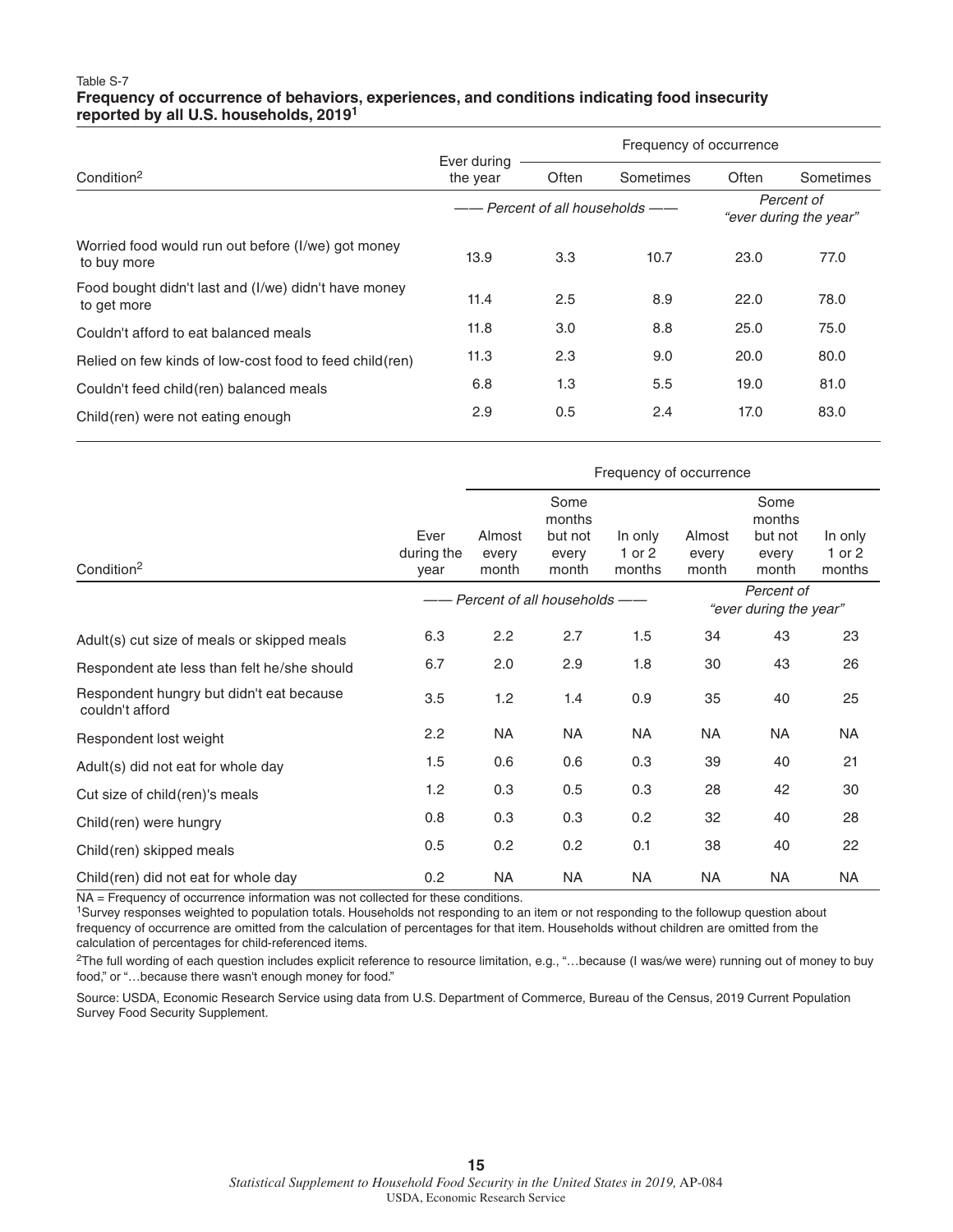#### Table S-8 **Frequency of occurrence of behaviors, experiences, and conditions indicating food insecurity reported by households with very low food security, 20191**

|                                                                     | Ever during | Frequency of occurrence       |           |                                      |           |  |
|---------------------------------------------------------------------|-------------|-------------------------------|-----------|--------------------------------------|-----------|--|
| Condition <sup>2</sup>                                              | the year    | Often                         | Sometimes | Often                                | Sometimes |  |
|                                                                     |             | - Percent of all households - |           | Percent of<br>"ever during the year" |           |  |
| Worried food would run out before (I/we) got money<br>to buy more   | 97.4        | 48.0                          | 49.4      | 49                                   | 51        |  |
| Food bought didn't last and (I/we) didn't have money<br>to get more | 96.0        | 40.1                          | 55.9      | 42                                   | 58        |  |
| Couldn't afford to eat balanced meals                               | 94.2        | 43.3                          | 50.8      | 46                                   | 54        |  |
| Relied on few kinds of low-cost food to feed child (ren)            | 92.6        | 36.9                          | 55.7      | 40                                   | 60        |  |
| Couldn't feed child (ren) balanced meals                            | 81.0        | 24.2                          | 56.9      | 30                                   | 70        |  |
| Child(ren) were not eating enough                                   | 49.5        | 10.2                          | 39.3      | 21                                   | 79        |  |

|                                                             | Frequency of occurrence                                             |                          |                                             |                             |                          |                                             |                             |
|-------------------------------------------------------------|---------------------------------------------------------------------|--------------------------|---------------------------------------------|-----------------------------|--------------------------|---------------------------------------------|-----------------------------|
| Condition <sup>2</sup>                                      | Ever<br>during the<br>vear                                          | Almost<br>every<br>month | Some<br>months<br>but not<br>every<br>month | In only<br>1 or 2<br>months | Almost<br>every<br>month | Some<br>months<br>but not<br>every<br>month | In only<br>1 or 2<br>months |
|                                                             | Percent of<br>Percent of all households -<br>"ever during the year" |                          |                                             |                             |                          |                                             |                             |
| Adult(s) cut size of meals or skipped meals                 | 97.0                                                                | 44.3                     | 44.8                                        | 7.9                         | 46                       | 46                                          | 8                           |
| Respondent ate less than felt he/she should                 | 95.6                                                                | 42.1                     | 42.6                                        | 10.9                        | 44                       | 45                                          | 11                          |
| Respondent hungry but didn't eat because<br>couldn't afford | 68.9                                                                | 28.6                     | 28.3                                        | 12.1                        | 41                       | 41                                          | 18                          |
| Respondent lost weight                                      | 48.3                                                                | <b>NA</b>                | <b>NA</b>                                   | <b>NA</b>                   | <b>NA</b>                | <b>NA</b>                                   | <b>NA</b>                   |
| Adult(s) did not eat for whole day                          | 35.5                                                                | 14.4                     | 14.4                                        | 6.7                         | 41                       | 41                                          | 19                          |
| Cut size of child (ren)'s meals                             | 23.7                                                                | 7.8                      | 10.4                                        | 5.5                         | 33                       | 44                                          | 23                          |
| Child(ren) were hungry                                      | 20.1                                                                | 6.9                      | 8.3                                         | 4.9                         | 34                       | 41                                          | 24                          |
| Child(ren) skipped meals                                    | 11.6                                                                | 4.7                      | 4.2                                         | 2.7                         | 41                       | 36                                          | 23                          |
| Child(ren) did not eat for whole day                        | 4.3                                                                 | <b>NA</b>                | NA                                          | NA                          | <b>NA</b>                | NA                                          | NA                          |

NA = Frequency of occurrence information was not collected for these conditions.

<sup>1</sup>Survey responses weighted to population totals. Households not responding to an item or not responding to the followup question about frequency of occurrence are omitted from the calculation of percentages for that item. Households without children are omitted from the calculation of percentages for child-referenced items.

<sup>2</sup>The full wording of each question includes explicit reference to resource limitation, e.g., "...because (I was/we were) running out of money to buy food," or "…because there wasn't enough money for food."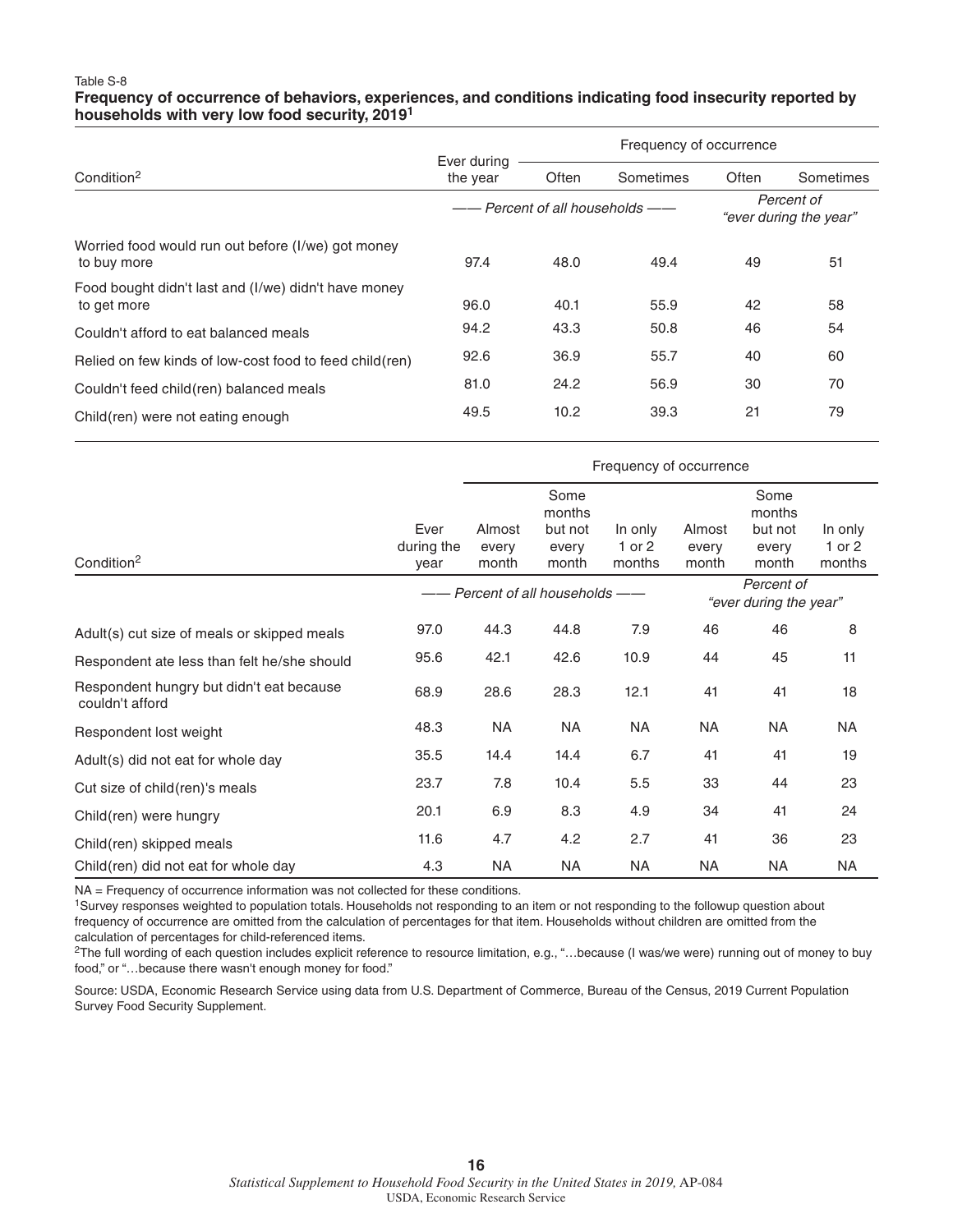### **Monthly and Daily Occurrence of Food-Insecure Conditions**

Respondents also reported whether the behaviors and experiences that indicate food insecurity had occurred during the 30 days prior to the survey.<sup>8</sup> For seven of these behaviors and experiences, respondents also reported how many days the condition had occurred during that period. Table S-9 summarizes responses to these questions.<sup>9</sup>

<sup>&</sup>lt;sup>8</sup>Beginning with the 2019 Current Population Survey Food Security Supplement data, all continuous variables for the number of days out of the previous 30 days that food-insecure conditions occurred are only released after being categorized into ranges of the number of days that a condition occurred. The result is less precise estimates of the average daily prevalence of food-insecure conditions. The midpoint of the range is used to calculate the average daily prevalence. The average daily prevalence for each condition is still calculated as the product of the 30-day prevalence and the average number of days experienced divided by 30. In prior annual food security reports, these estimates were then used to approximate the average daily prevalence of very low food security. That approximation for the daily prevalence of very low food security is no longer presented, given the less precise estimates of average daily prevalence for the conditions.

<sup>9</sup>Average daily prevalence for these questions is calculated as the product of the 30-day prevalence and the average number of days divided by 30.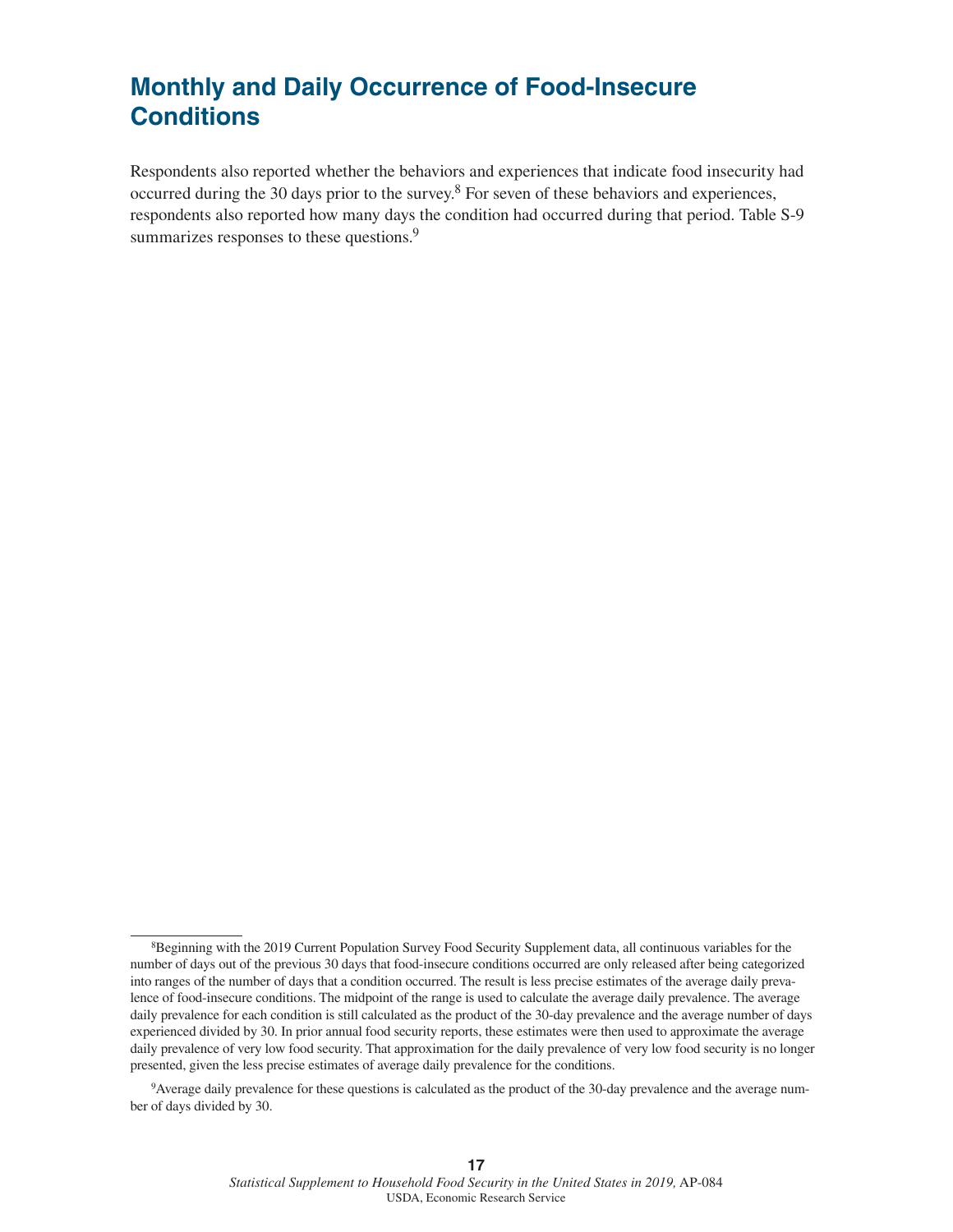#### Table S-9 **Monthly and daily occurrence of behaviors, experiences, and conditions indicating food insecurity reported by all U.S. households, 2019<sup>1</sup>**

|                                                                     |                         | For households reporting condition at any time |                                           |                                 |                      |            |
|---------------------------------------------------------------------|-------------------------|------------------------------------------------|-------------------------------------------|---------------------------------|----------------------|------------|
|                                                                     | Ever during<br>previous |                                                | Number of days out of previous<br>30 days | Monthly<br>average              | Average<br>daily     |            |
| Condition <sup>2</sup>                                              | 30 days                 | 1- 7 days                                      |                                           | 8-14 days 15-30 days occurrence |                      | prevalence |
|                                                                     |                         | ———————— Percent <sup>3</sup> ———————          |                                           | Days <sup>3</sup>               | Percent <sup>3</sup> |            |
| Worried food would run out before (I/we) got<br>money to buy more   | 6.22                    | <b>NA</b>                                      | <b>NA</b>                                 | <b>NA</b>                       | <b>NA</b>            | <b>NA</b>  |
| Food bought didn't last and (I/we) didn't have<br>money to get more | 5.43                    | <b>NA</b>                                      | <b>NA</b>                                 | <b>NA</b>                       | <b>NA</b>            | <b>NA</b>  |
| Couldn't afford to eat balanced meals                               | 6.46                    | <b>NA</b>                                      | <b>NA</b>                                 | <b>NA</b>                       | <b>NA</b>            | <b>NA</b>  |
| Adult(s) cut size of meals or skipped meals                         | 4.12                    | 67                                             | 14                                        | 19                              | 7.9                  | 1.08       |
| Respondent ate less than felt he/she should                         | 3.78                    | 55                                             | 18                                        | 27                              | 9.7                  | 1.23       |
| Respondent hungry but didn't eat because<br>couldn't afford food    | 2.22                    | 60                                             | 14                                        | 26                              | 9.3                  | 0.69       |
| Respondent lost weight                                              | 1.42                    | <b>NA</b>                                      | <b>NA</b>                                 | <b>NA</b>                       | <b>NA</b>            | <b>NA</b>  |
| Adult(s) did not eat for whole day                                  | 0.93                    | 68                                             | 15                                        | 17                              | 7.4                  | 0.23       |
| Relied on few kinds of low-cost food to feed<br>child(ren)          | 5.71                    | <b>NA</b>                                      | <b>NA</b>                                 | <b>NA</b>                       | <b>NA</b>            | <b>NA</b>  |
| Couldn't feed child(ren) balanced meals                             | 3.58                    | <b>NA</b>                                      | <b>NA</b>                                 | <b>NA</b>                       | <b>NA</b>            | <b>NA</b>  |
| Child(ren) were not eating enough                                   | 1.52                    | <b>NA</b>                                      | <b>NA</b>                                 | <b>NA</b>                       | <b>NA</b>            | <b>NA</b>  |
| Cut size of child(ren)'s meals                                      | 0.78                    | 73                                             | <b>NA</b>                                 | <b>NA</b>                       | 7.7                  | 0.20       |
| Child(ren) were hungry                                              | 0.54                    | 80                                             | <b>NA</b>                                 | <b>NA</b>                       | 6.4                  | 0.12       |
| Child(ren) skipped meals                                            | 0.31                    | 81                                             | <b>NA</b>                                 | <b>NA</b>                       | 6.2                  | 0.06       |
| Child(ren) did not eat for whole day                                | <b>NA</b>               | <b>NA</b>                                      | <b>NA</b>                                 | <b>NA</b>                       | <b>NA</b>            | <b>NA</b>  |

NA = Number of days of occurrence was not collected for these conditions or it is not reported because there were fewer than 10 households in the survey with responses for that question and category.

1Survey responses weighted to population totals. The 30-day and daily statistics refer to the 30-day period from mid-November to mid-December; the survey was conducted during the week of December 8-18, 2019..

2The full wording of each question includes explicit reference to resource limitation, e.g., "…because (I was/we were) running out of money to buy food," or "…because there wasn't enough money for food."

<sup>3</sup>Households without children are excluded from the denominator of child-referenced items.

Note: Beginning with the 2019 Current Population Survey Food Security Supplement data, the variables for the number of days out of the previous 30 days in which food-insecure conditions were experienced are now reported in categories. The midpoint of the categories was used to estimate the average daily prevalence. The category ranges enable reporting of the conditions in 1-7 day, 8-14 day, and 15-30 day increments as in previous annual reports.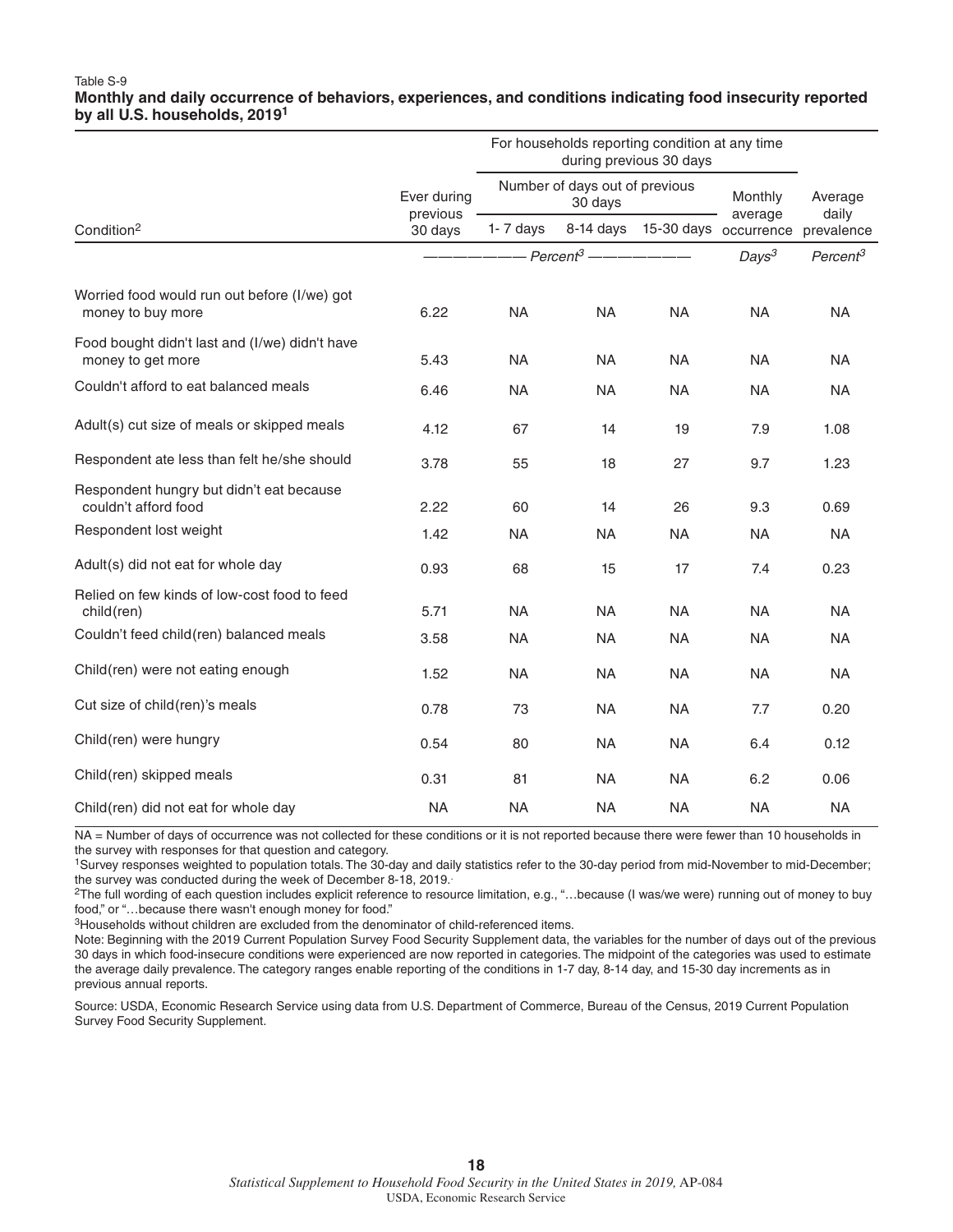### **Food Spending by Food-Secure and Food-Insecure Households**

Food-secure households typically spent more on food than food-insecure households of similar agegender composition. The pattern of higher median food spending relative to the cost of the Thrifty Food Plan by food-secure households was consistent across household structure, race, and Hispanic ethnicity, income, residence, and geographic region (table S-10).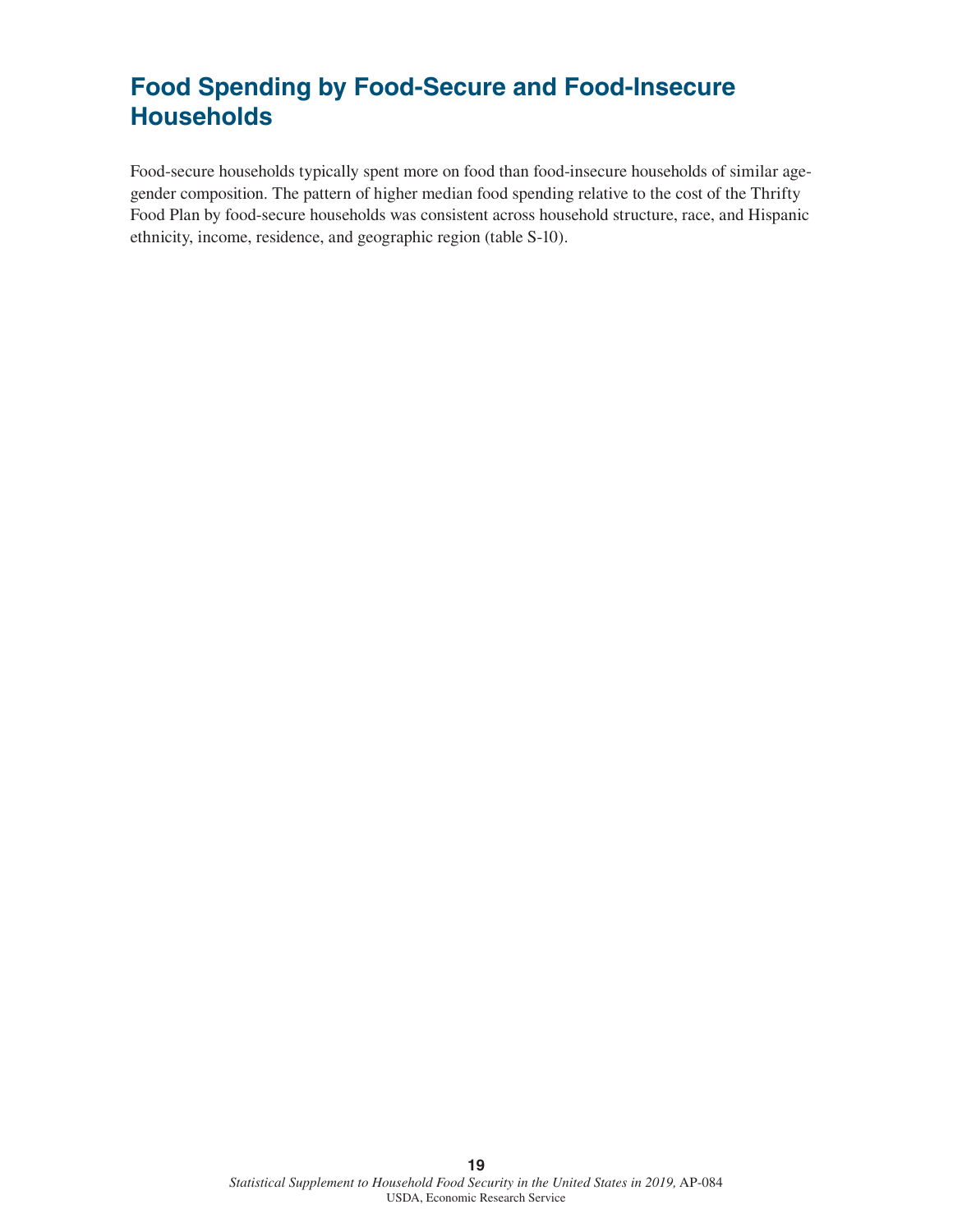### **Weekly household food spending relative to the cost of the Thrifty Food Plan (TFP) by food security status and selected household characteristics, 2019** Median weekly food spending relative to

Table S-10

|                                         | <u>Median Meenty Tood Speriumy relative to</u><br>December 2019 TFP <sup>1</sup> |                              |  |  |  |
|-----------------------------------------|----------------------------------------------------------------------------------|------------------------------|--|--|--|
| Category                                | Food secure                                                                      | Food insecure                |  |  |  |
|                                         |                                                                                  | Ratio (cost of $TFP = 1.0$ ) |  |  |  |
| All households                          | 1.31                                                                             | 1.06                         |  |  |  |
| Household composition:                  |                                                                                  |                              |  |  |  |
| With children $<$ 18 yrs                | 1.18                                                                             | 0.99                         |  |  |  |
| At least one child $<$ 6 yrs            | 1.17                                                                             | 1.01                         |  |  |  |
| Married-couple families                 | 1.21                                                                             | 0.97                         |  |  |  |
| Female head, no spouse                  | 1.08                                                                             | 1.00                         |  |  |  |
| Male head, no spouse                    | 1.17                                                                             | 1.00                         |  |  |  |
| Other household with child <sup>2</sup> | 1.11                                                                             | NA.                          |  |  |  |
| With no children < 18 yrs               | 1.38                                                                             | 1.09                         |  |  |  |
| More than one adult                     | 1.30                                                                             | 0.95                         |  |  |  |
| Women living alone                      | 1.53                                                                             | 1.10                         |  |  |  |
| Men living alone                        | 1.70                                                                             | 1.28                         |  |  |  |
| With elderly                            | 1.20                                                                             | 1.06                         |  |  |  |
| Elderly living alone                    | 1.32                                                                             | 1.13                         |  |  |  |
| Race/ethnicity of households:           |                                                                                  |                              |  |  |  |
| White, non-Hispanic                     | 1.36                                                                             | 1.09                         |  |  |  |
| Black, non-Hispanic                     | 1.11                                                                             | 0.95                         |  |  |  |
| Hispanic <sup>3</sup>                   | 1.18                                                                             | 1.04                         |  |  |  |
| Other, non-Hispanic                     | 1.27                                                                             | 1.09                         |  |  |  |
| Household income-to-poverty ratio:      |                                                                                  |                              |  |  |  |
| Under 1.00                              | 1.04                                                                             | 0.90                         |  |  |  |
| <b>Under 1.30</b>                       | 1.04                                                                             | 0.91                         |  |  |  |
| Under 1.85                              | 1.07                                                                             | 0.96                         |  |  |  |
| 1.85 and over                           | 1.45                                                                             | 1.19                         |  |  |  |
| Income unknown                          | 1.20                                                                             | 1.04                         |  |  |  |
| Area of residence: <sup>4</sup>         |                                                                                  |                              |  |  |  |
| Inside metropolitan area                | 1.34                                                                             | 1.07                         |  |  |  |
| In principal cities <sup>5</sup>        | 1.36                                                                             | 1.10                         |  |  |  |
| Not in principal cities                 | 1.35                                                                             | 1.06                         |  |  |  |
| Outside metropolitan area               | 1.17                                                                             | 1.01                         |  |  |  |
| Census geographic region:               |                                                                                  |                              |  |  |  |
| Northeast                               | 1.36                                                                             | 1.09                         |  |  |  |
| Midwest                                 | 1.21                                                                             | 1.07                         |  |  |  |
| South                                   | 1.30                                                                             | 1.03                         |  |  |  |
| West                                    | 1.36                                                                             | 1.09                         |  |  |  |
|                                         |                                                                                  |                              |  |  |  |

NA=Median not reported; fewer than 100 interviewed households in the category.

1Statistics exclude households that did not answer the questions about spending on food or reported zero usual food spending and those that did not provide valid responses to any of the questions on food security. These exclusions represented 8 percent of all households

2Households with children in complex living arrangements, e.g., children of other relatives or unrelated roommate or boarder. <sup>3</sup>Hispanics may be of any race.

4Metropolitan area residence is based on 2013 Office of Management and Budget delineation. Prevalence rates by area of residence are comparable with those for 2014 and later but are not precisely comparable with those of earlier years.

<sup>5</sup>Households within incorporated areas of the largest cities in each metropolitan area. Residence inside or outside of principal cities is not identified for about 16 percent of households in metropolitan statistical areas.

Note: Beginning with the 2015 Current Population Survey Food Security Supplement, food spending amounts are categorized in public-use data.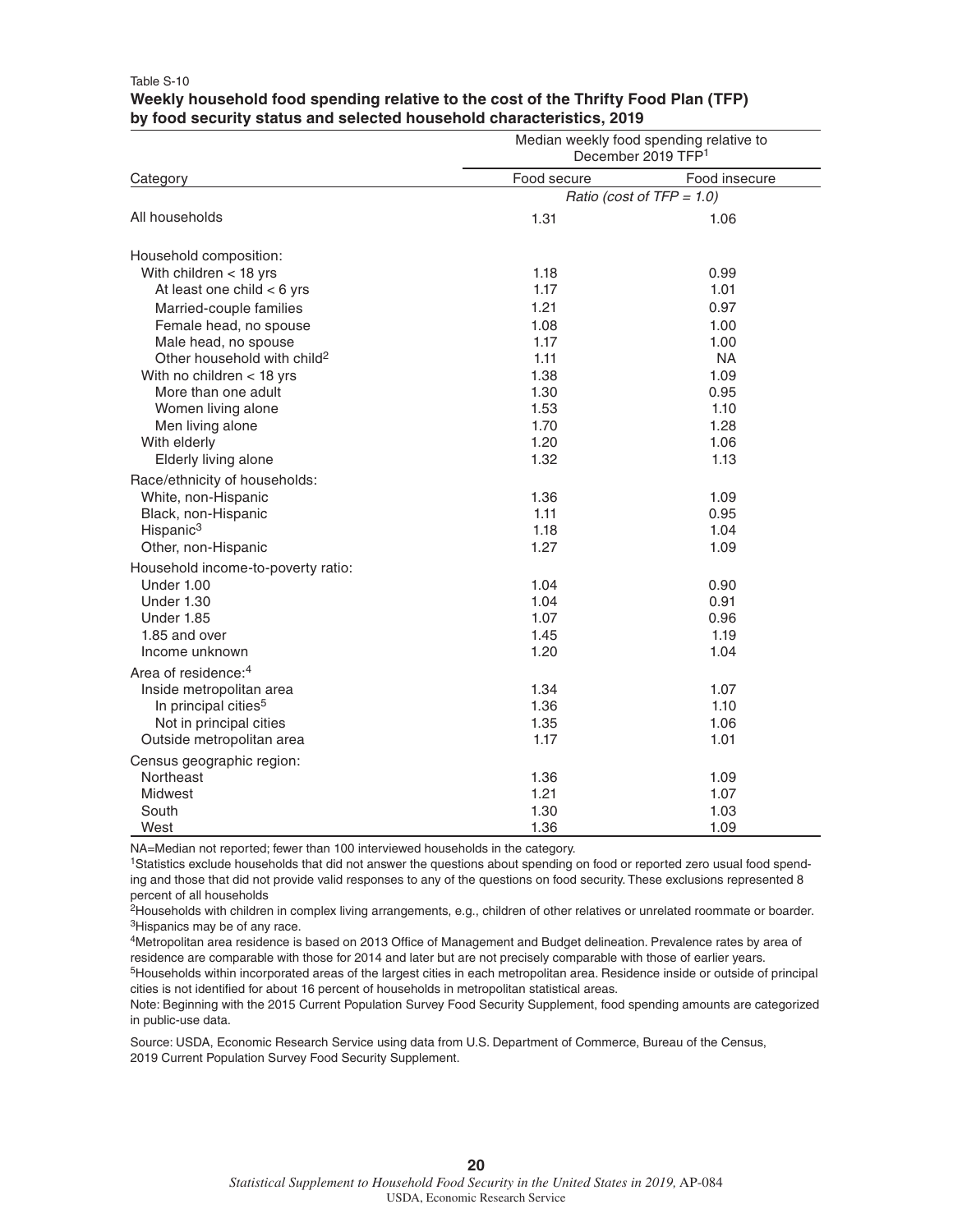### **Use of Food Pantries and Emergency Kitchens**

The December 2019 CPS food security survey included questions about the use of two types of community-based food and nutrition assistance programs (see box, "Community Food and Nutrition Assistance Programs," on page 22 for descriptions of these facilities). All households with incomes below 185 percent of the Federal poverty threshold were asked these questions. To minimize the burden on respondents, households with incomes above that range were not asked the questions unless they indicated some level of difficulty in meeting their food needs on preliminary screener questions. The questions analyzed in this supplement are:

- "In the last 12 months, did you or other adults in your household ever get emergency food from a church, a food pantry, or food bank?" The use of these resources any time during the last 12 months is referred to as "food pantry use." Households that reported using a food pantry in the last 12 months were asked, "How often did this happen—almost every month, some months but not every month, or in only 1 or 2 months?" Households reporting that they did not use a food pantry in the last 12 months were asked, "Is there a church, food pantry, or food bank in your community where you could get emergency food if you needed it?"
- "In the last 12 months, did you or other adults in your household ever eat any meals at a soup kitchen or shelter?" The use of this resource is referred to as "use of an emergency kitchen" in the following discussion.

Table S-11 presents estimates of the number of households that obtained emergency food from food pantries or ate at an emergency kitchen one or more times during the 12-month period ending in December 2019. Estimates of the proportion of households using emergency kitchens based on the CPS food security surveys almost certainly understate the proportion of the population that actually uses these providers. The CPS selects households to interview from an address-based list and, therefore, interviews only persons who occupy housing units. People who are homeless at the time of the survey are not included in the sample, and those in tenuous housing arrangements (for instance, temporarily doubled-up with another family) also may have been missed. These two factors—exclusion of the homeless and under-representation of those who are tenuously housed—bias estimates of emergency kitchen use downward, especially among certain subgroups of the population. This is much less true for food pantry users because they need cooking facilities to use most items from a food pantry.10

Table S-12 compares the food security of low-income households that used food pantries and emergency kitchens with that of low-income households that did not use those facilities. Table S-13 shows use of food pantries by household composition, race and Hispanic ethnicity, income, and residence.

 $10$ Previous studies of emergency kitchen users and food pantry users confirm these assumptions. For example, a nationally representative survey of people who use food pantries and emergency kitchens found that about 36 percent of emergency kitchen clients and 8 percent of households that received food from food pantries were homeless in 2001 (Briefel et al., 2003).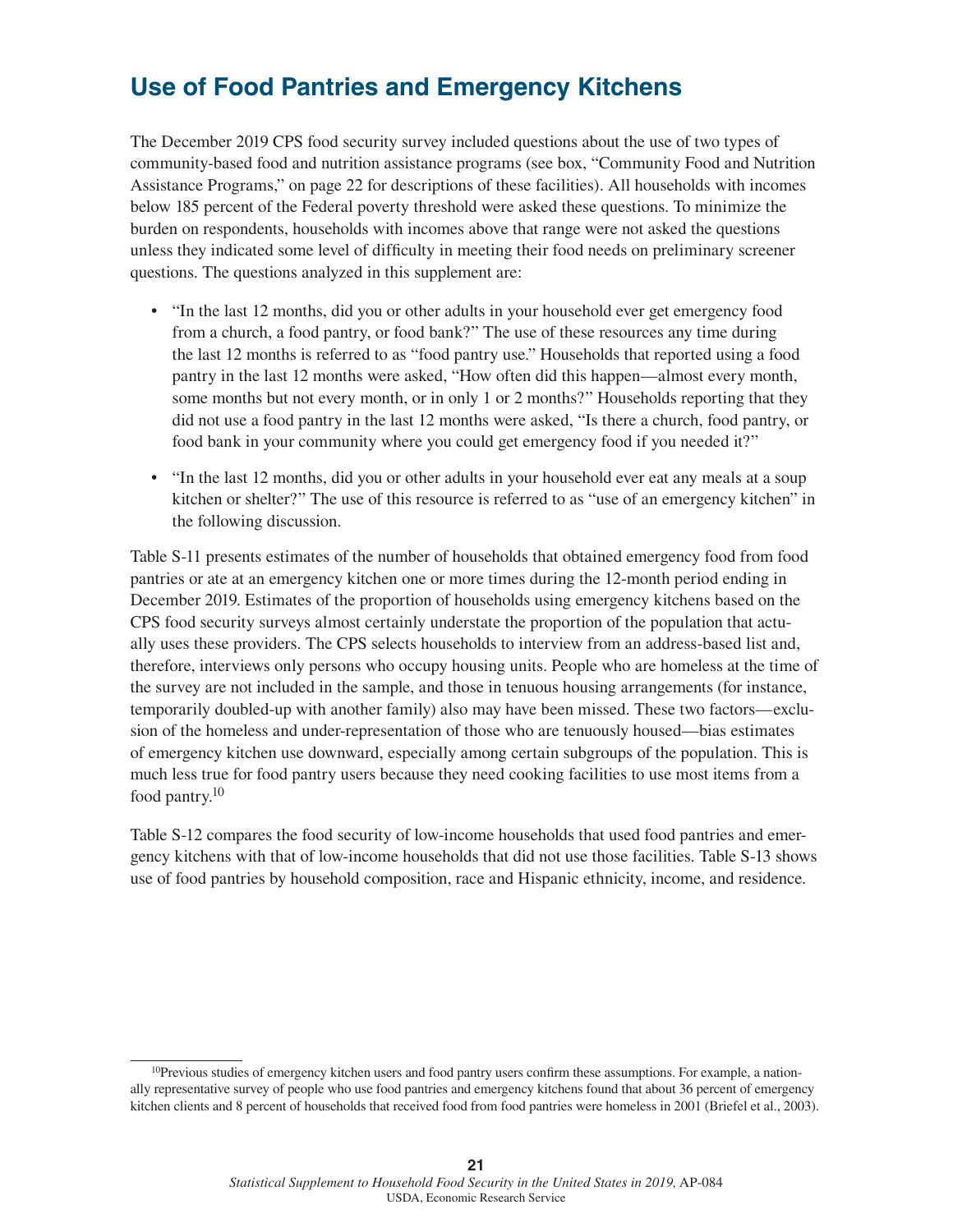### **Community Food and Nutrition Assistance Programs**

Food pantries and emergency kitchens are the main direct providers of emergency food assistance. These agencies are locally based and rely heavily on volunteers. The majority of them are affiliated with faith-based organizations (see Ohls et al., 2002, for more information). Pantries and kitchens play different roles. Food pantries distribute unprepared foods for offsite use, and emergency kitchens (sometimes referred to as soup kitchens) provide individuals with prepared food to eat on-site. Most of the food distributed by food pantries and emergency kitchens comes from local resources, but USDA supplements these resources through The Emergency Food Assistance Program (TEFAP). In fiscal year 2019, TEFAP supplied nearly 1.7 billion pounds of commodities to community emergency food providers.

#### Table S-11

#### **Use of food pantries and emergency kitchens, 2019**

|                                        | <b>Pantries</b>             |        |                             | Kitchens |       |         |
|----------------------------------------|-----------------------------|--------|-----------------------------|----------|-------|---------|
| Category                               | Total <sup>1</sup><br>Users |        | Total <sup>1</sup><br>Users |          |       |         |
|                                        | 1.000                       | 1.000  | Percent                     | 1.000    | 1.000 | Percent |
| All households                         | 129,194                     | 5,684  | 4.4                         | 129,222  | 693   | 0.5     |
| All persons in households              | 323,212                     | 14,368 | 4.4                         | 323,205  | 1,363 | 0.4     |
| Adults in households                   | 250,226                     | 10,118 | 4.0                         | 250.249  | 1,055 | 0.4     |
| Children in households                 | 72,986                      | 4,250  | 5.8                         | 72,956   | 308   | 0.4     |
| Households by food security status:    |                             |        |                             |          |       |         |
| Food-secure households                 | 115,667                     | 1.952  | 1.7                         | 115,672  | 191   | 0.2     |
| Food-insecure households               | 13,461                      | 3,733  | 27.7                        | 13,491   | 502   | 3.7     |
| Households with low food security      | 8.236                       | 1.735  | 21.1                        | 8,236    | 215   | 2.6     |
| Households with very low food security | 5.225                       | 1.997  | 38.2                        | 5,255    | 286   | 5.4     |

1Totals exclude households that did not answer the question about food pantries or emergency kitchens. Totals in the bottom section also exclude households that did not answer any of the questions in the food security scale.

Source: USDA, Economic Research Service using data from U.S. Department of Commerce, Bureau of the Census, 2019 Current Population Survey Food Security Supplement.

#### Table S-12

### **Prevalence of food security and food insecurity of households with annual income less than 185 percent of the poverty line by use of food pantries and emergency kitchens, 2019**

|                                                                    |                | Food insecure |          |                                              |  |
|--------------------------------------------------------------------|----------------|---------------|----------|----------------------------------------------|--|
| Category                                                           | Food<br>secure | All           | With low | With very low<br>food security food security |  |
| Income less than 185 percent of poverty line:                      |                |               | Percent  |                                              |  |
| Received emergency food from food pantry previous 12 months        | 34.6           | 65.4          | 32.7     | 32.7                                         |  |
| Did not receive emergency food from food pantry previous 12 months | 78.8           | 21.2          | 13.6     | 7.6                                          |  |
| Ate meal at emergency kitchen previous 12 months                   | 29.9           | 70.1          | 33.5     | 36.6                                         |  |
| Did not eat meal at emergency kitchen previous 12 months           | 73.3           | 26.7          | 16.1     | 10.6                                         |  |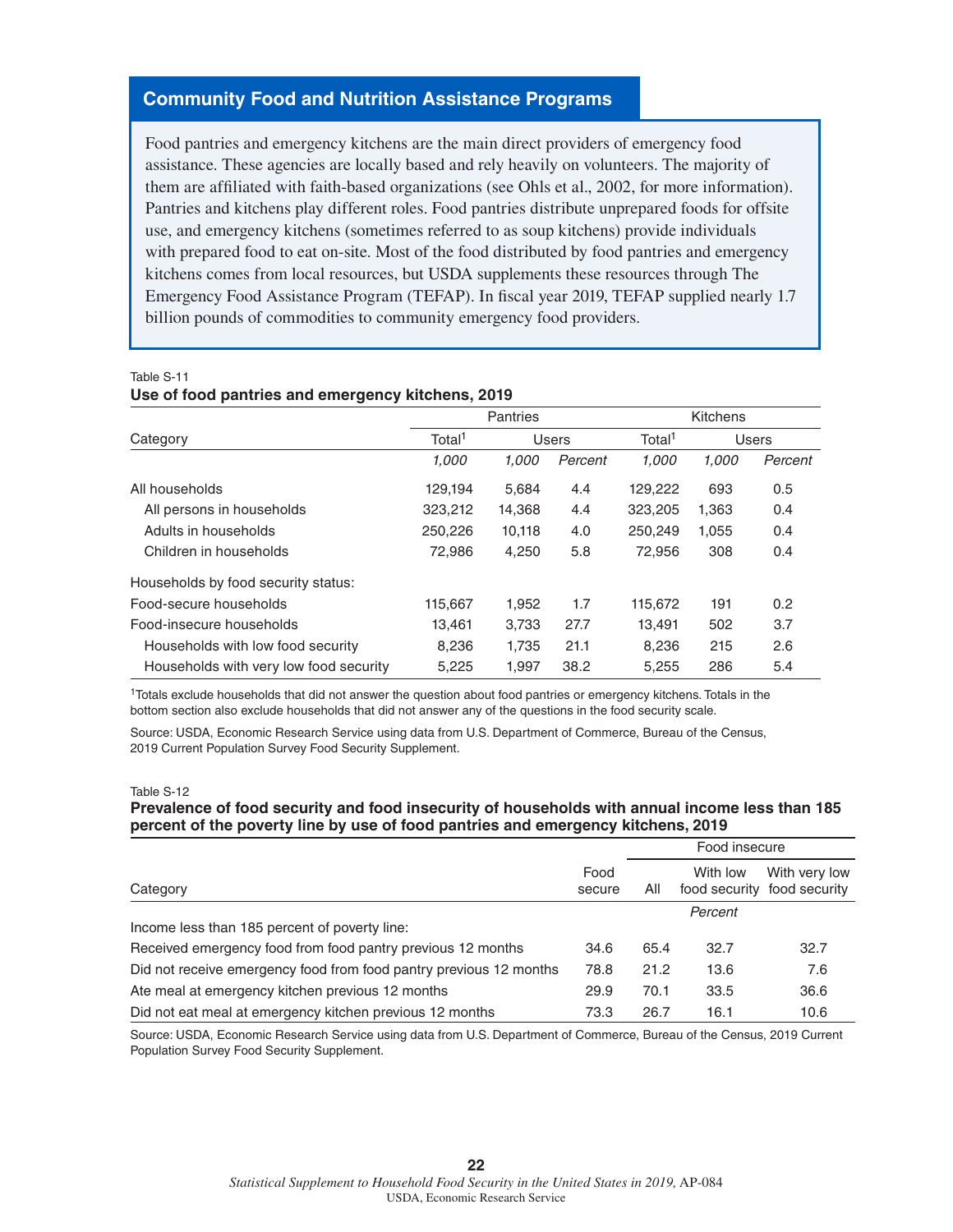| Category                                | Total <sup>1</sup> |       | Pantry users |
|-----------------------------------------|--------------------|-------|--------------|
|                                         | 1,000              | 1,000 | Percent      |
| All households                          | 129,194            | 5,684 | 4.4          |
| Household composition:                  |                    |       |              |
| With children $<$ 18 yrs                | 37,470             | 1,925 | 5.1          |
| At least one child $<$ 6 yrs            | 16,051             | 801   | 5.0          |
| Married-couple families                 | 24,337             | 583   | 2.4          |
| Female head, no spouse                  | 9,261              | 1,141 | 12.3         |
| Male head, no spouse                    | 3,301              | 164   | 5.0          |
| Other household with child <sup>2</sup> | 572                | 38    | 6.6          |
| With no children $<$ 18 yrs             | 91,724             | 3,759 | 4.1          |
| More than one adult                     | 54,290             | 1,613 | 3.0          |
| Women living alone                      | 20,813             | 1,207 | 5.8          |
| Men living alone                        | 16,621             | 939   | 5.6          |
| With elderly                            | 40,097             | 1,433 | 3.6          |
| Elderly living alone                    | 15,267             | 691   | 4.5          |
| Race/ethnicity of households:           |                    |       |              |
| White, non-Hispanic                     | 84,973             | 2,710 | 3.2          |
| Black, non-Hispanic                     | 16,366             | 1,615 | 9.9          |
| Hispanic <sup>3</sup>                   | 17,988             | 976   | 5.4          |
| Other, non-Hispanic                     | 9,867              | 383   | 3.9          |
| Household income-to-poverty ratio:      |                    |       |              |
| Under 1.00                              | 11,095             | 2,229 | 20.1         |
| Under 1.30                              | 15,690             | 2,929 | 18.7         |
| Under 1.85                              | 26,401             | 3,773 | 14.3         |
| 1.85 and over                           | 70,393             | 854   | 1.2          |
| Income unknown                          | 32,400             | 1,057 | 3.3          |
| Area of residence: <sup>4</sup>         |                    |       |              |
| Inside metropolitan area                | 111,185            | 4,615 | 4.2          |
| In principal cities <sup>5</sup>        | 38,218             | 1,924 | 5.0          |
| Not in principal cities                 | 55,378             | 1,823 | 3.3          |
| Outside metropolitan area               | 18,010             | 1,069 | 5.9          |
| Census geographic region:               |                    |       |              |
| Northeast                               | 22,196             | 835   | 3.8          |
| Midwest                                 | 27,804             | 1,412 | 5.1          |
| South                                   | 50,003             | 2,095 | 4.2          |
| West                                    | 29,191             | 1,342 | 4.6          |

#### Table S-13 **Use of food pantries, by selected household characteristics, 2019**

1Totals exclude households that did not answer the question about getting food from a food pantry. These exclusions represented 0.6 percent of all households

<sup>2</sup>Households with children in complex living arrangements, e.g., children of other relatives or unrelated roommate or boarder. <sup>3</sup>Hispanics may be of any race.

4Metropolitan area residence is based on 2013 Office of Management and Budget delineation. Prevalence rates by area of residence are comparable with those for 2014 and later but are not precisely comparable with those of earlier years. 5Households within incorporated areas of the largest cities in each metropolitan area. Residence inside or outside of principal cities is not identified for about 16 percent of households in metropolitan statistical areas.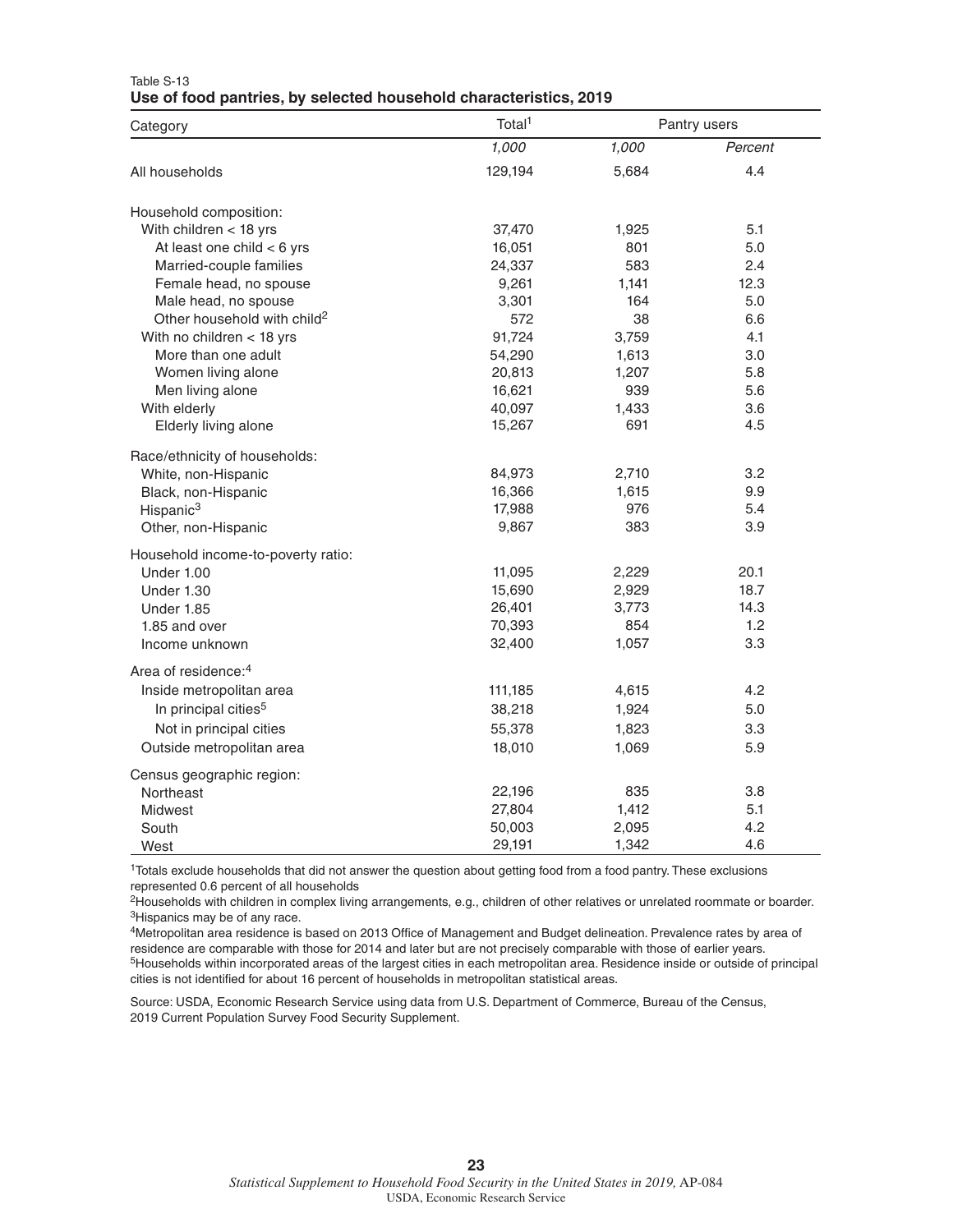### **Food Spending by Households That Received Food and Nutrition Assistance**

Table S-14 presents median food spending relative to the cost of the December 2019 Thrifty Food Plan by households that received food and nutrition assistance and by nonparticipant households in similar low-income ranges.<sup>11</sup>

Table S-14

#### **Weekly household food spending relative to the cost of the Thrifty Food Plan (TFP) by participation in selected Federal and community food and nutrition assistance programs, 2019**

| Category                                                                                        | Median weekly food<br>spending relative to cost<br>of the December 2019<br><b>TFP</b> |
|-------------------------------------------------------------------------------------------------|---------------------------------------------------------------------------------------|
|                                                                                                 | Ratio                                                                                 |
|                                                                                                 | $(cost of TFP = 1.0)$                                                                 |
| Income less than 130 percent of poverty line:                                                   |                                                                                       |
| Received SNAP <sup>1</sup> benefits previous 30 days                                            | 0.95                                                                                  |
| Did not receive SNAP <sup>1</sup> benefits previous 30 days                                     | 1.04                                                                                  |
| Income less than 185 percent of poverty line; school-age children in household:                 |                                                                                       |
| Received free or reduced-price school lunch previous 30 days                                    | 0.91                                                                                  |
| Did not receive free or reduced-price school lunch previous 30 days                             | 0.98                                                                                  |
| Income less than 185 percent of poverty line; children under age 5 in household:                |                                                                                       |
| Received WIC <sup>2</sup> previous 30 days                                                      | 0.96                                                                                  |
| Did not receive WIC <sup>2</sup> previous 30 days                                               | 1.00                                                                                  |
| Income less than 185 percent of poverty line:                                                   |                                                                                       |
| Received emergency food from food pantry previous 12 months                                     | 0.90                                                                                  |
| Did not receive emergency food from food pantry previous 12 months                              | 1.07                                                                                  |
| <sup>1</sup> SNAP = Supplemental Nutrition Assistance Program, formerly the Food Stamp Program. |                                                                                       |

2WIC = Special Supplemental Nutrition Program for Women, Infants, and Children.

Note: Note: Beginning with the 2015 Current Population Survey Food Security Supplement, food spending amounts are categorized in public-use data.

<sup>11</sup>Food purchased with SNAP benefits is included in household food spending as calculated here. However, the value of school lunches and food obtained through the Special Supplemental Nutrition Program for Women, Infants, and Children (WIC) is not included. Food from these sources supplemented the food purchased by many of these households.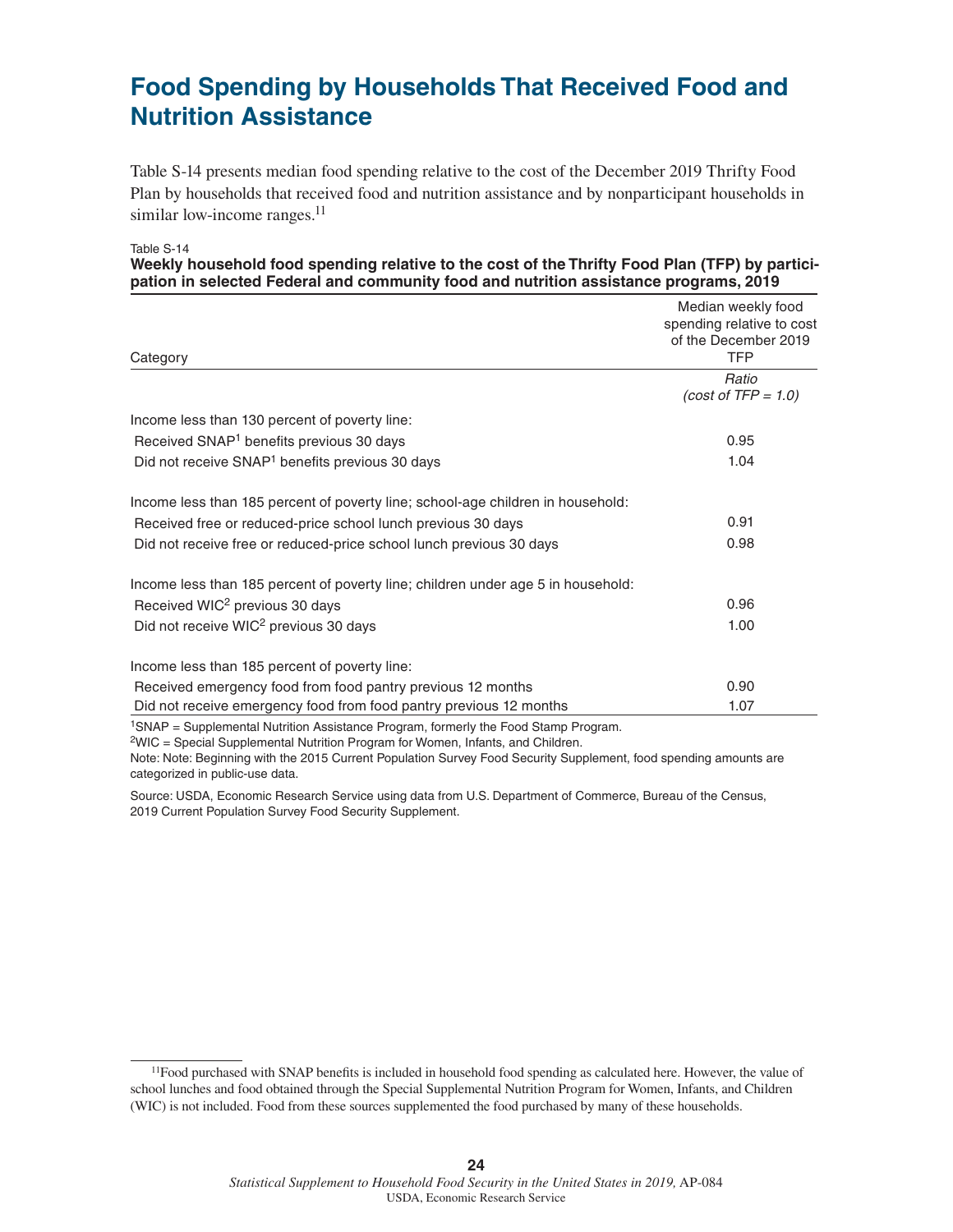### **Food Security During the 30 Days Prior to the Food Security Survey in Households That Received Food and Nutrition Assistance**

Table S-15 presents prevalence rates of food insecurity and very low food security during the 30-day period just prior to the food security survey for households that received selected types of food and nutrition assistance and for nonparticipant households in similar low-income ranges. This complements table 8 of *Household Food Security in the United States in 2019* (Coleman-Jensen et al., 2020), which is based on the 12-month measure. Measured food insecurity and reported use of food and nutrition assistance programs are more likely to refer to contemporaneous conditions when both are referenced to the previous 30 days than when one or both is referenced to the previous 12 months.

Table S-15

### **Prevalence of food insecurity during the 30 days prior to the food security survey, by participation in selected Federal and community food and nutrition assistance programs, 2019<sup>1</sup>**

| Food insecurity                                                                  |                                                                                                                                              |
|----------------------------------------------------------------------------------|----------------------------------------------------------------------------------------------------------------------------------------------|
| food security)                                                                   | Very low<br>food security                                                                                                                    |
| Percent                                                                          |                                                                                                                                              |
|                                                                                  |                                                                                                                                              |
| 29.04                                                                            | 13.87                                                                                                                                        |
| 28.90                                                                            | 13.65                                                                                                                                        |
|                                                                                  |                                                                                                                                              |
| 26.85                                                                            | 10.85                                                                                                                                        |
| 11.54                                                                            | 5.37                                                                                                                                         |
| Income less than 185 percent of poverty line; school-age children in household:  |                                                                                                                                              |
| 18.57                                                                            | 6.23                                                                                                                                         |
| 8.76                                                                             | 2.96                                                                                                                                         |
| Income less than 185 percent of poverty line; children under age 5 in household: |                                                                                                                                              |
| 15.20                                                                            | 3.52                                                                                                                                         |
| 13.87                                                                            | 4.60                                                                                                                                         |
|                                                                                  |                                                                                                                                              |
| 51.28                                                                            | 26.71                                                                                                                                        |
| 11.70                                                                            | 4.91                                                                                                                                         |
|                                                                                  | (low or very low<br>$1 \pm 0.5$ . An also considered with a set of the time and also control from and the conditioning with $\mathbf{B}$ and |

1The 30-day prevalence rates refer to the 30-day period from mid-November to mid-December; the survey was conducted during the week of December 8-18, 2019. The number of interviewed households reporting use of emergency kitchens during the previous 30 days was too small to provide reliable food security prevalence estimates.

2SNAP = Supplemental Nutrition Assistance Program, formerly the Food Stamp Program.

3WIC = Special Supplemental Nutrition Program for Women, Infants, and Children.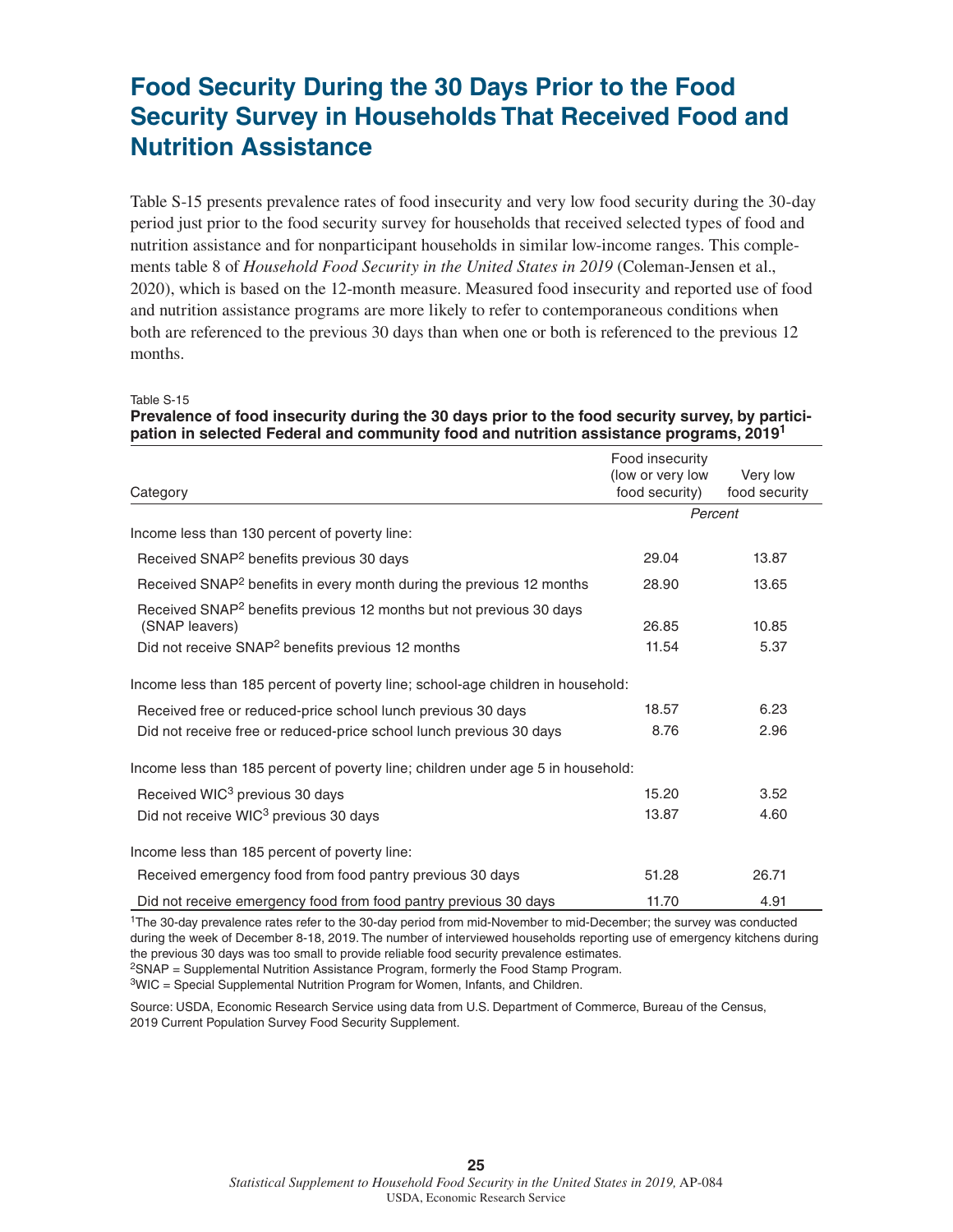### **Combined Use of Federal and Community Food and Nutrition Assistance**

Both Federal and community food and nutrition assistance programs are important resources for low-income households. Designing and managing these programs so they function effectively together as a nutrition safety net requires knowledge of how they complement and supplement each other. The extent to which households that participate in Federal food and nutrition assistance programs also receive assistance from community food assistance programs provides information about these relationships (table S-16).

#### Table S-16 **Combined use of Federal and community food and nutrition assistance programs by low-income households,1 2019**

| Category                                                     | Share of<br>category that<br>obtained food<br>from food<br>pantry | Share of food<br>pantry users<br>in category | Share of<br>category that<br>ate meal at<br>emergency<br>kitchen | Share of<br>emergency<br>kitchen users<br>in category |
|--------------------------------------------------------------|-------------------------------------------------------------------|----------------------------------------------|------------------------------------------------------------------|-------------------------------------------------------|
|                                                              |                                                                   |                                              | Percent                                                          |                                                       |
| Received SNAP <sup>2</sup> benefits previous 30 days         | 31.6                                                              | 55.3                                         | 4.3                                                              | 53.9                                                  |
| Received free or reduced-price school lunch previous 30 days | 20.0                                                              | 28.5                                         | 1.6                                                              | 16.8                                                  |
| Received WIC <sup>3</sup> previous 30 days                   | 21.8                                                              | 10.4                                         | <b>NA</b>                                                        | <b>NA</b>                                             |
| Participated in one or more of the three Federal programs    | 24.9                                                              | 69.0                                         | 3.1                                                              | 62.6                                                  |
| Did not participate in any of the three Federal programs     | 7.3                                                               | 31.0                                         | 1.2                                                              | 37.4                                                  |

NA = Not reported; fewer than 10 households in the survey reported receipt of WIC and use of an emergency kitchen.

1Analysis is restricted to households with annual incomes less than 185 percent of the poverty line because most households with incomes above that range were not asked whether they participated in food assistance programs.

2SNAP = Supplemental Nutrition Assistance Program, formerly the Food Stamp Program.

3WIC = Special Supplemental Nutrition Assistance Program for Women, Infants, and Children.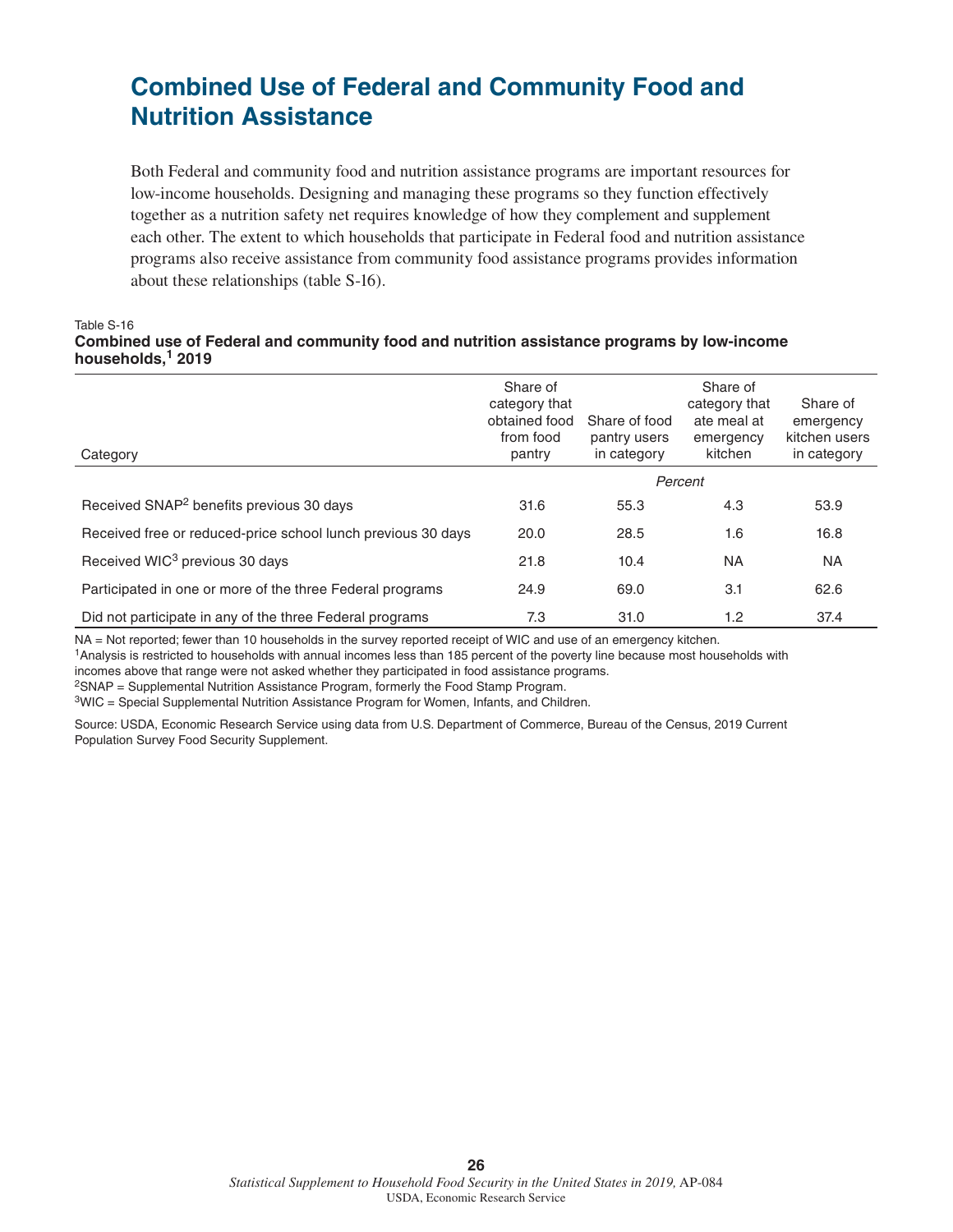### **References**

- Anderson, S.A. (ed.). 1990. "Core Indicators of Nutritional State for Difficult-to-Sample Populations," *Journal of Nutrition* 120(11S):1557-1600. Report by the Life Sciences Research Office, Federation of American Societies for Experimental Biology, for the American Institute of Nutrition.
- Briefel, R., J. Jacobson, N. Clusen, T. Zavitsky, M. Satake, B. Dawsen, and R. Cohen. 2003. *The Emergency Food Assistance System—Findings From the Client Survey*, E-FAN-03-007, prepared by Mathematica Policy Research, Inc., for USDA, Economic Research Service.
- Cohen, Barbara, Mark Nord, Robert Lerner, James Parry, and Kenneth Yang. 2002. *Household Food Security in the United States, 1998 and 1999: Technical Report*, E-FAN-02-010, prepared by IQ Solutions and USDA, Economic Research Service.
- Coleman-Jensen, Alisha, Matthew P. Rabbitt, Christian A. Gregory, and Anita Singh. 2019. *Statistical Supplement to Household Food Security in the United States in 2018,* AP-081, USDA, Economic Research Service.
- Coleman-Jensen, Alisha, Matthew P. Rabbitt, Christian A. Gregory, and Anita Singh. 2020. *Household Food Security in the United States in 2019*, ERR-275, USDA, Economic Research Service.
- Gundersen, Craig, and Joseph Gruber. 2001. "The Dynamic Determinants of Food Insecurity," Margaret Andrews and Mark Prell (eds.), *Second Food Security Measurement and Research Conference, Volume II: Papers*, FANRR-11-2, pp. 92-110. USDA, Economic Research Service.
- Nord, Mark. 2002. *A 30-Day Food Security Scale for Current Population Survey Food Security Supplement Data.* E-FAN-02-015, USDA, Economic Research Service.
- Nord, Mark, and C. Philip Brent. 2002. *Food Insecurity in Higher Income Households*. E-FAN-02- 016, USDA, Economic Research Service.
- Nord, Mark, and Kathleen Romig. 2006. "Hunger in the Summer: Seasonal Food Insecurity and the National School Lunch and Summer Food Service Programs," *Journal of Children and Poverty* 12(2):141-58.
- Nord, Mark, and Linda S. Kantor. 2006. "Seasonal Variation in Food Insecurity Is Associated with Heating and Cooling Costs among Low-Income Elderly Americans," *Journal of Nutrition* 136:2939-44.
- Ohls, James, Fazana Saleem-Ismail, Rhoda Cohen, and Brenda Cox. 2002. *The Emergency Food Assistance System Study—Findings From the Provider Survey, Volume II: Final Report*, FANRR-16-2, prepared by Mathematica Policy Research, Inc., for USDA, Economic Research Service.